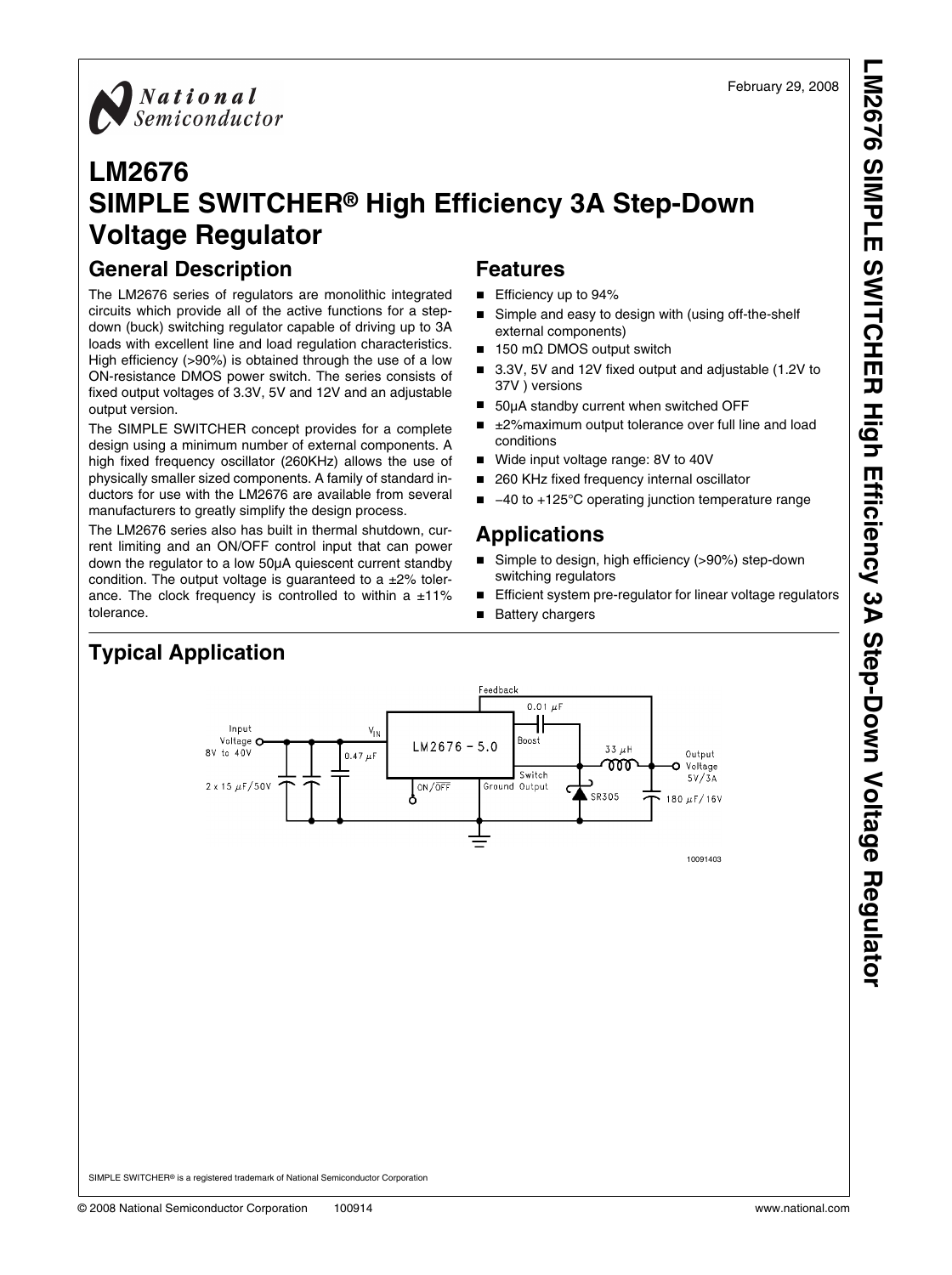

### **See NS package Number SRC14A**

## **Ordering Information for LLP Package**

| <b>Output Voltage</b> | <b>Order Information</b> | <b>Package Marking</b> | <b>Supplied As</b>          |
|-----------------------|--------------------------|------------------------|-----------------------------|
| 12                    | LM2676SD-12              | S0003LB                | 250 Units on Tape and Reel  |
| 12                    | LM2676SDX-12             | S0003LB                | 2500 Units on Tape and Reel |
| 3.3                   | LM2676SD-3.3             | S0003NB                | 250 Units on Tape and Reel  |
| 3.3 <sub>2</sub>      | LM2676SDX-3.3            | S0003NB                | 2500 Units on Tape and Reel |
| 5.0                   | LM2676SD-5.0             | S0003PB                | 250 Units on Tape and Reel  |
| 5.0                   | LM2676SDX-5.0            | S0003PB                | 2500 Units on Tape and Reel |
| <b>ADJ</b>            | LM2676SD-ADJ             | S0003RB                | 250 Units on Tape and Reel  |
| <b>ADJ</b>            | LM2676SDX-ADJ            | S0003RB                | 2500 Units on Tape and Reel |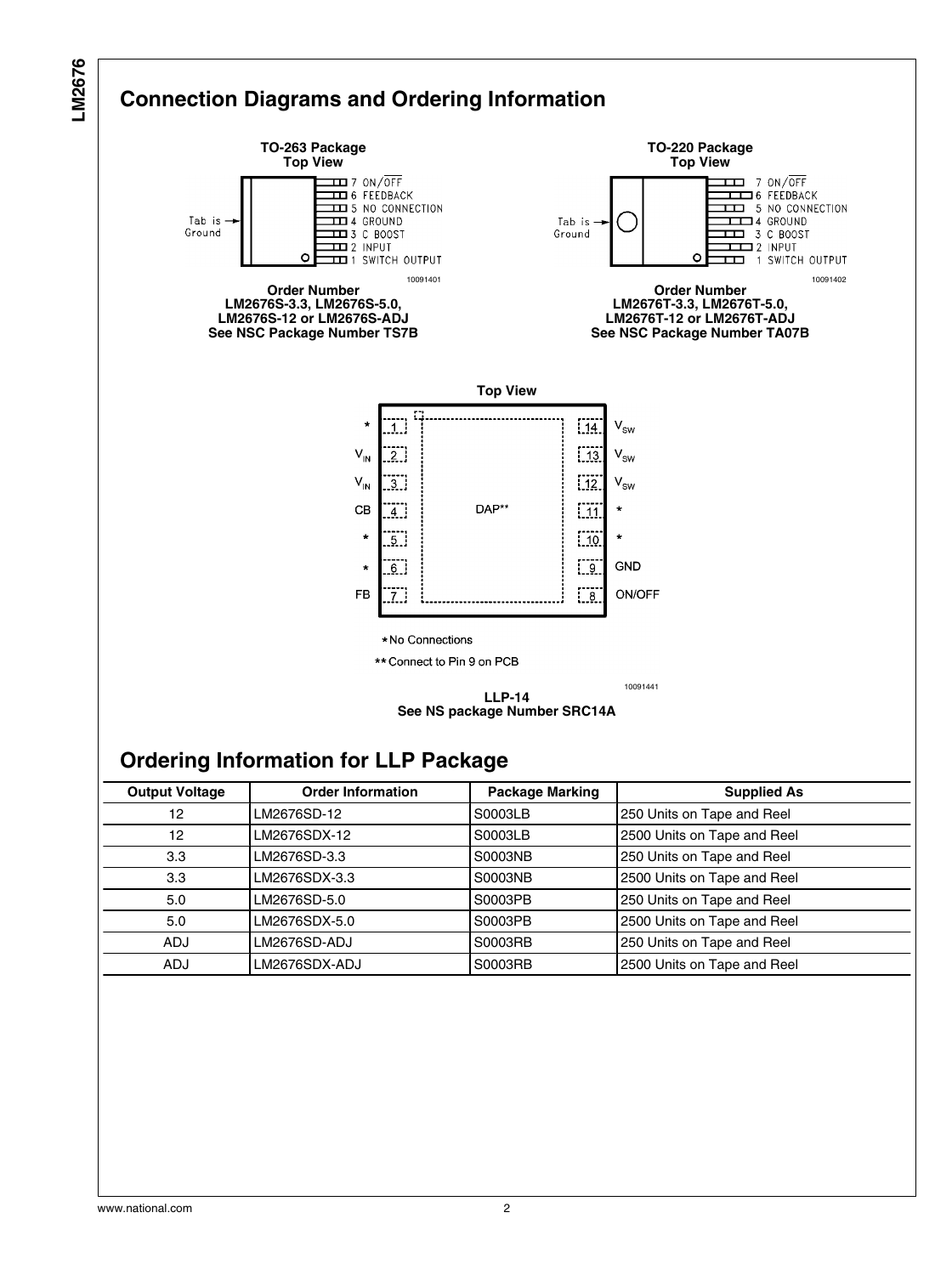## **Absolute Maximum Ratings (Note [1\)](#page-4-0)**

**If Military/Aerospace specified devices are required, please contact the National Semiconductor Sales Office/ Distributors for availability and specifications.**

| Input Supply Voltage               | 45V                       |
|------------------------------------|---------------------------|
| <b>ON/OFF Pin Voltage</b>          | $-0.1V$ to 6V             |
| Switch Voltage to Ground (Note 12) | $-1V$ to $V_{IN}$         |
| <b>Boost Pin Voltage</b>           | $V_{SW}$ + 8V             |
| Feedback Pin Voltage               | $-0.3V$ to 14V            |
| <b>Power Dissipation</b>           | <b>Internally Limited</b> |
|                                    |                           |

ESD (Note [2](#page-4-0)) 2 kV Storage Temperature Range −65°C to 150°C Soldering Temperature Wave 4 sec, 260°C Infrared 10 sec, 240°C Vapor Phase 75 sec, 219°C

## **Operating Ratings**

Supply Voltage 8V to 40V Junction Temperature Range  $(T_1)$ 

) −40°C to 125°C

**Electrical Characteristics** Limits appearing in **bold type face** apply over the entire junction temperature range of operation, –40°C to 125°C. Specifications appearing in normal type apply for T<sub>A</sub> = T<sub>J</sub> = 25°C.

## **LM2676-3.3**

| Symbol           | Parameter      | Conditions                                    | Typical  | Min         | <b>Max</b>  | <b>Units</b> |
|------------------|----------------|-----------------------------------------------|----------|-------------|-------------|--------------|
|                  |                |                                               | (Note 3) | (Note 4)    | (Note 4)    |              |
| $V_{\text{OUT}}$ | Output Voltage | $V_{IN}$ = 8V to 40V, 100mA ≤ $I_{OUIT}$ ≤ 3A | 3.3      | 3.234/3.201 | 3.366/3.399 |              |
| n                | Efficiency     | V <sub>IN</sub> = 12V, I <sub>LOAD</sub> = 3A | 86       |             |             | $\%$         |

## **LM2676-5.0**

| <b>Symbol</b> | <b>Parameter</b> | Conditions                                                           | <b>Typical</b> | Min         | <b>Max</b>  | <b>Units</b> |
|---------------|------------------|----------------------------------------------------------------------|----------------|-------------|-------------|--------------|
|               |                  |                                                                      | (Note 3)       | (Note 4)    | (Note 4)    |              |
| $V_{OUT}$     | Output Voltage   | $V_{\text{IN}}$ = 8V to 40V, 100mA $\leq$ $V_{\text{OUT}}$ $\leq$ 3A | 5.0            | 4.900/4.850 | 5.100/5.150 | v            |
| n             | Efficiency       | $V_{IN}$ = 12V, $I_{LOAD}$ = 3A                                      | 88             |             |             | $\%$         |

## **LM2676-12**

| <b>Symbol</b> | <b>Parameter</b> | Conditions                                    | Typical  | Min         | <b>Max</b>  | <b>Units</b> |
|---------------|------------------|-----------------------------------------------|----------|-------------|-------------|--------------|
|               |                  |                                               | (Note 3) | (Note 4)    | (Note 4)    |              |
| $V_{OUT}$     | Output Voltage   | $V_{in}$ = 15V to 40V, 100mA ≤ $I_{out}$ ≤ 3A | 12       | 11.76/11.64 | 12.24/12.36 | v            |
| n             | Efficiency       | $V_{IN}$ = 24V, $I_{LOAD}$ = 3A               | 94       |             |             | $\%$         |

## **LM2676-ADJ**

| Svmbol   | <b>Parameter</b> | Conditions                                                                                            | Typ      | Min         | Max         | <b>Units</b> |
|----------|------------------|-------------------------------------------------------------------------------------------------------|----------|-------------|-------------|--------------|
|          |                  |                                                                                                       | (Note 3) | (Note 4)    | (Note 4)    |              |
| $V_{FB}$ |                  | [Feedback Voltage $ V_{IN} = 8V$ to 40V, 100mA ≤ $I_{OUT}$ ≤ 3A<br>V <sub>OUT</sub> Programmed for 5V | 1.21     | 1.186/1.174 | 1.234/1.246 | v            |
| n        | Efficiency       | $V_{IN}$ = 12V, $I_{LOAD}$ = 3A                                                                       | 88       |             |             | $\%$         |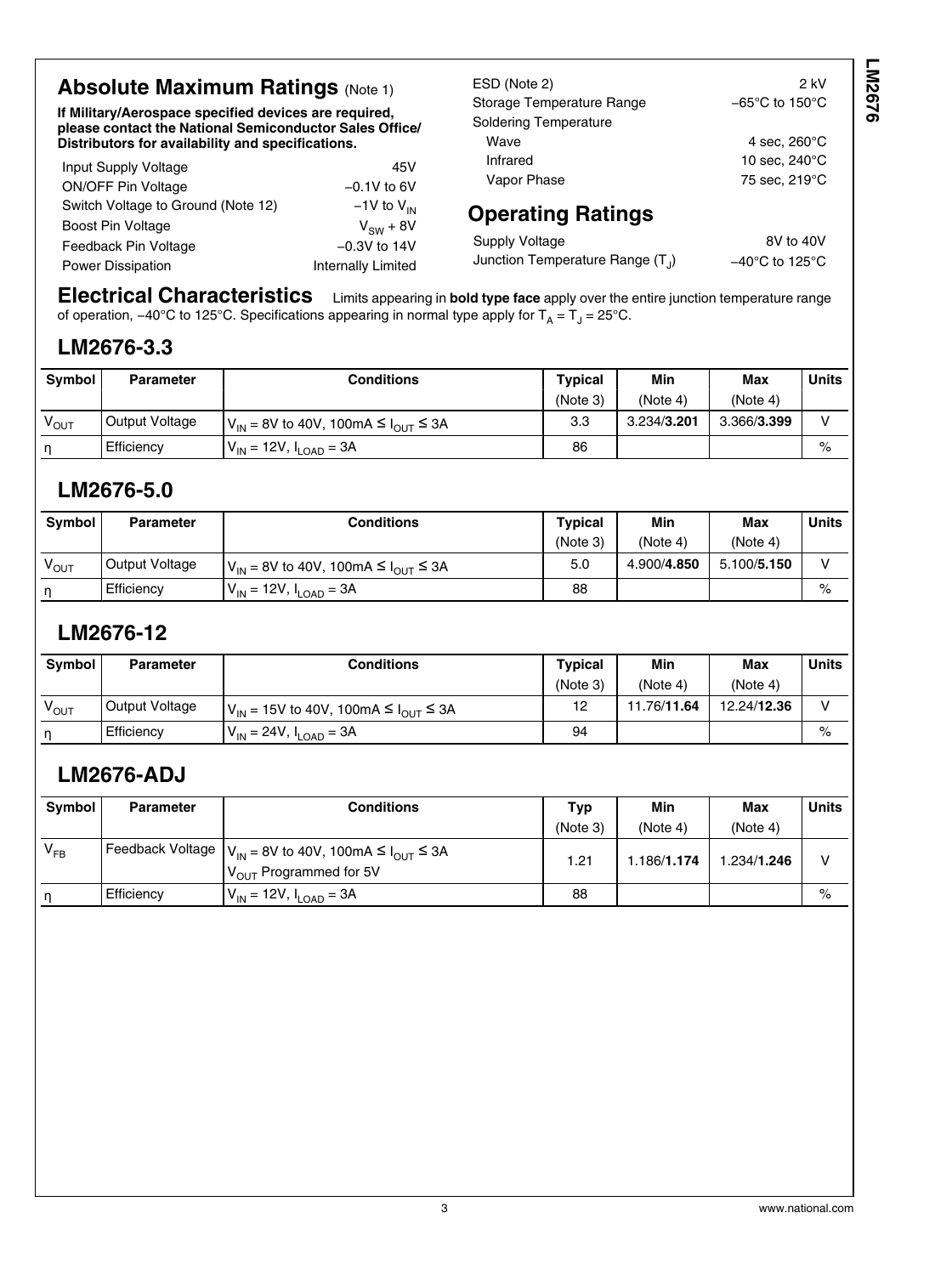## **All Output Voltage Versions Electrical Characteristics**

Limits appearing in **bold type face** apply over the entire junction temperature range of operation, −40°C to 125°C.

Specifications appearing in normal type apply for T<sub>A</sub> = T<sub>J</sub> = 25°C. Unless otherwise specified V<sub>IN</sub>=12V for the 3.3V, 5V and Adjustable versions and V<sub>IN</sub>=24V for the 12V version.

| Symbol                              | 11 V<br><b>Parameter</b>                        | <b>Conditions</b>                                                                   | <b>Typ</b>     | Min     | Max       | <b>Units</b>  |
|-------------------------------------|-------------------------------------------------|-------------------------------------------------------------------------------------|----------------|---------|-----------|---------------|
|                                     | <b>DEVICE PARAMETERS</b>                        |                                                                                     |                |         |           |               |
| $I_{\mathsf{Q}}$                    | Quiescent Current $V_{\text{FEEBBACK}} = 8V$    | For 3.3V, 5.0V, and ADJ Versions<br>$V_{\text{FEEDBACK}}$ = 15V<br>For 12V Versions | 4.2            |         | 6         | mA            |
| $I_{STBY}$                          | Standby Quiescent $ON/OFF P$ in = 0V<br>Current |                                                                                     | 50             |         | 100/150   | μA            |
| $I_{CL}$                            | <b>Current Limit</b>                            |                                                                                     | 4.5            | 3.8/3.6 | 5.25/5.4  | Α             |
| I <sub>L</sub>                      | Output Leakage<br>Current                       | $V_{IN}$ = 40V, ON/OFF Pin = 0V<br>$VSWITCH = 0V$<br>$VSWITCH = -1V$                | 16             |         | 200<br>15 | μA<br>mA      |
| $R_{DS(ON)}$                        | Switch On-<br>Resistance                        | $ISWITCH = 3A$                                                                      | 0.15           |         | 0.17/0.29 | Ω             |
| $f_{\rm O}$                         | Oscillator<br>Frequency                         | Measured at Switch Pin                                                              | 260            | 225     | 280       | kHz           |
| D                                   | Duty Cycle                                      | Maximum Duty Cycle<br>Minimum Duty Cycle                                            | 91<br>0        |         |           | $\%$<br>$\%$  |
| $I_{BIAS}$                          | Feedback Bias<br>Current                        | $V_{\text{FEEDBACK}} = 1.3V$<br><b>ADJ Version Only</b>                             | 85             |         |           | nA            |
| $V_{ON/OFF}$                        | ON/OFF<br><b>Threshold Voltage</b>              |                                                                                     | 1.4            | 0.8     | 2.0       | v             |
| <b>ION/OFF</b>                      | ON/OFF Input<br>Current                         | $ON/OFF Input = OV$                                                                 | 20             |         | 45        | μA            |
| $\boldsymbol{\theta}_{\mathsf{JA}}$ | Thermal<br>Resistance                           | T Package, Junction to Ambient<br>(Note 5)                                          | 65             |         |           |               |
| $\theta_{JA}$                       |                                                 | T Package, Junction to Ambient<br>(Note 6)                                          | 45             |         |           |               |
| $\theta_{\text{JC}}$                |                                                 | T Package, Junction to Case                                                         | $\overline{2}$ |         |           |               |
| $\boldsymbol{\theta}_{\mathsf{JA}}$ |                                                 | S Package, Junction to Ambient<br>(Note 7)                                          | 56             |         |           | $\degree$ C/W |
| $\theta_{JA}$                       |                                                 | S Package, Junction to Ambient<br>(Note 8)                                          | 35             |         |           |               |
| $\theta_{JA}$                       |                                                 | S Package, Junction to Ambient<br>(Note 9)                                          | 26             |         |           |               |
| $\theta_{\text{JC}}$                |                                                 | S Package, Junction to Case                                                         | $\overline{2}$ |         |           | $^{++}$       |
| $\boldsymbol{\theta}_{\mathsf{JA}}$ |                                                 | SD Package, Junction to Ambient<br>(Note 10)                                        | 55             |         |           | $\degree$ C/W |
| $\theta_{JA}$                       |                                                 | SD Package, Junction to Ambient<br>(Note 11)                                        | 29             |         |           |               |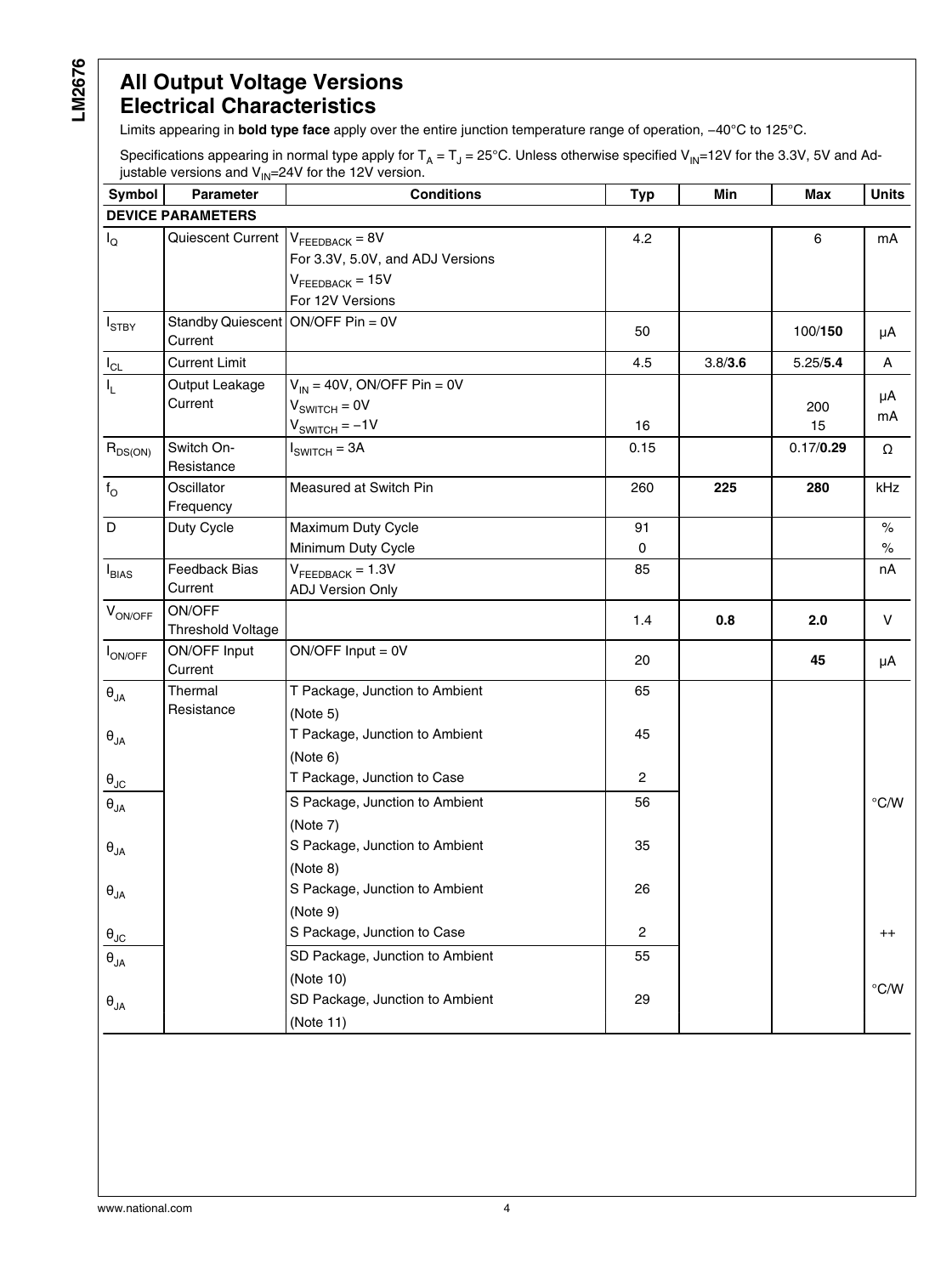<span id="page-4-0"></span>**Note 1:** Absolute Maximum Ratings are limits beyond which damage to the device may occur. Operating Ratings indicate conditions under which of the device is guaranteed. Operating Ratings do not imply guaranteed performance limits. For guaranteed performance limits and associated test condition, see the electrical Characteristics tables.

**Note 2:** ESD was applied using the human-body model, a 100pF capacitor discharged through a 1.5 kΩ resistor into each pin.

**Note 3:** Typical values are determined with  $T_A = T_J = 25^{\circ}$ C and represent the most likely norm.

Note 4: All limits are guaranteed at room temperature (standard type face) and at *temperature extremes (bold type face)*. All room temperature limits are 100% tested during production with T<sub>A</sub> = T<sub>J</sub> = 25°C. All limits at temperature extremes are guaranteed via correlation using standard standard Quality Control (SQC) methods. All limits are used to calculate Average Outgoing Quality Level (AOQL).

Note 5: Junction to ambient thermal resistance (no external heat sink) for the 7 lead TO-220 package mounted vertically, with ½ inch leads in a socket, or on a PC board with minimum copper area.

**Note 6:** Junction to ambient thermal resistance (no external heat sink) for the 7 lead TO-220 package mounted vertically, with ½ inch leads soldered to a PC board containing approximately 4 square inches of (1 oz.) copper area surrounding the leads.

**Note 7:** Junction to ambient thermal resistance for the 7 lead TO-263 mounted horizontally against a PC board area of 0.136 square inches (the same size as the TO-263 package) of 1 oz. (0.0014 in. thick) copper.

**Note 8:** Junction to ambient thermal resistance for the 7 lead TO-263 mounted horizontally against a PC board area of 0.4896 square inches (3.6 times the area of the TO-263 package) of 1 oz. (0.0014 in. thick) copper.

**Note 9:** Junction to ambient thermal resistance for the 7 lead TO-263 mounted horizontally against a PC board copper area of 1.0064 square inches (7.4 times the area of the TO-263 package) of 1 oz. (0.0014 in. thick) copper. Additional copper area will reduce thermal resistance further. See the thermal model in Switchers Made Simple® software.

**Note 10:** Junction to ambient thermal resistance for the 14-lead LLP mounted on a PC board copper area equal to the die attach paddle.

**Note 11:** Junction to ambient thermal resistance for the 14-lead LLP mounted on a PC board copper area using 12 vias to a second layer of copper equal to die attach paddle. Additional copper area will reduce thermal resistance further. For layout recommendations, refer to Application Note AN-1187.

**Note 12:** The absolute maximum specification of the 'Switch Voltage to Ground' applies to DC voltage. An extended negative voltage limit of -8V applies to a pulse of up to 20 ns, -6V of 60 ns and -3V of up to 100 ns.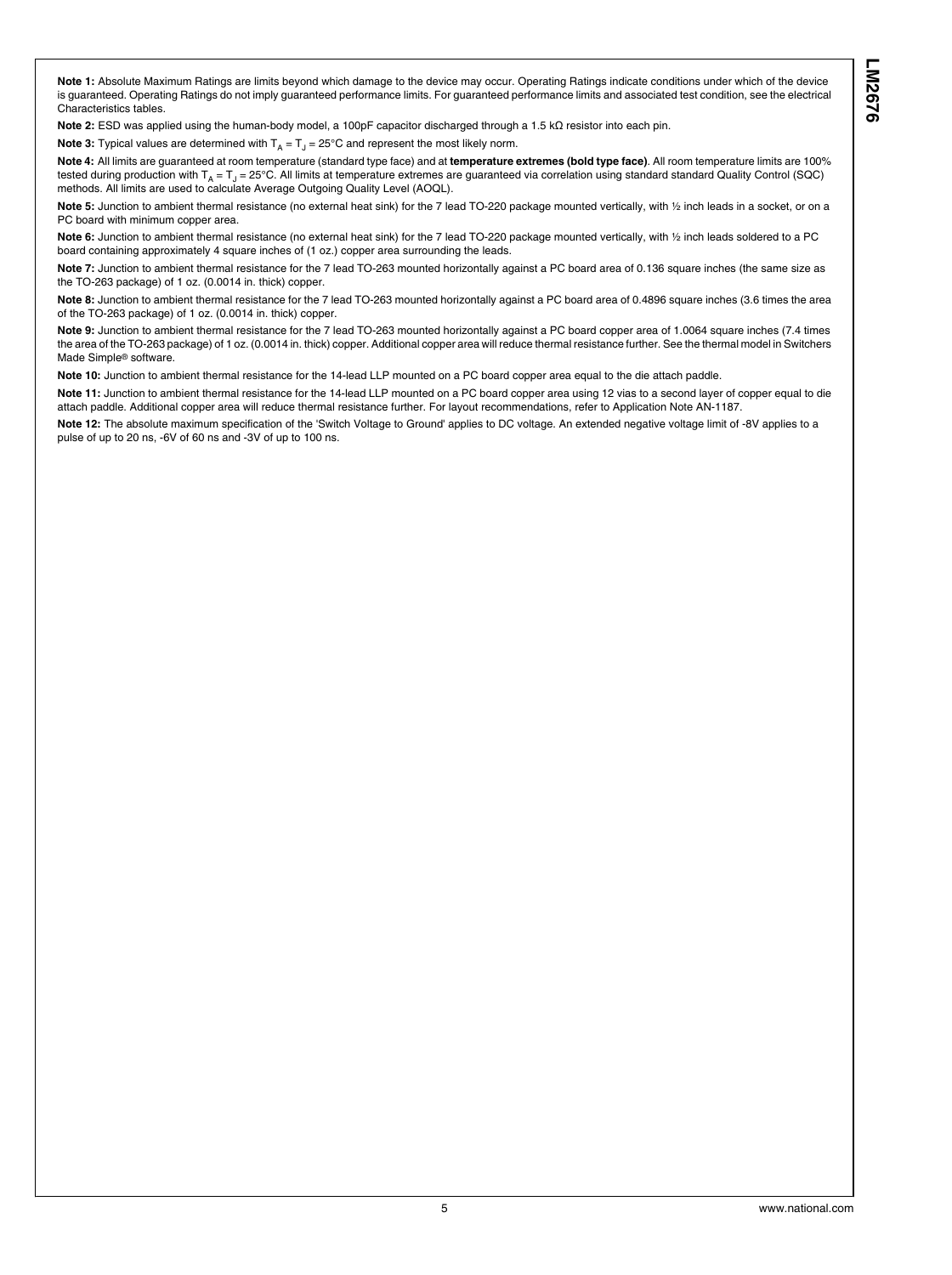## **Typical Performance Characteristics**







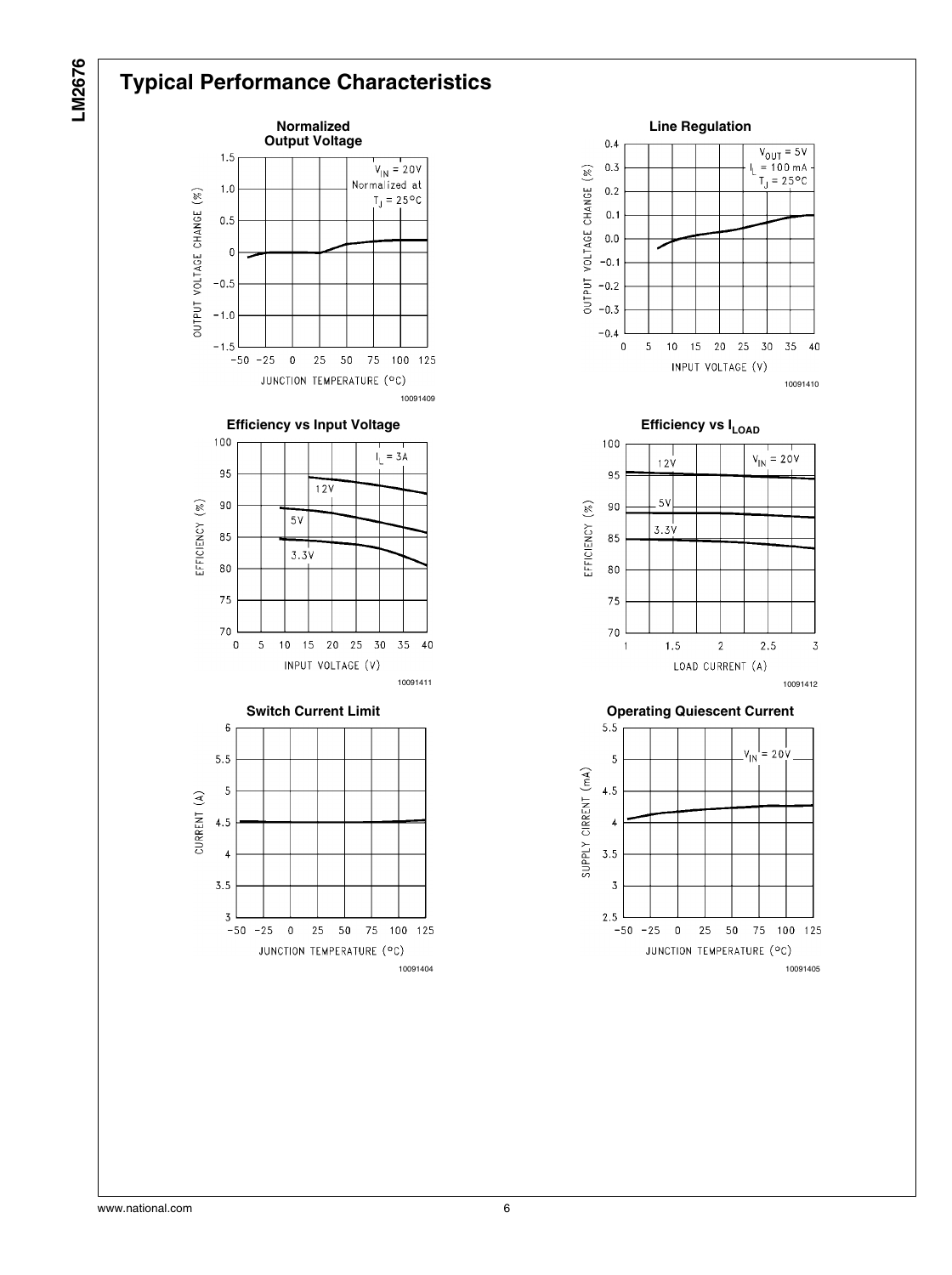

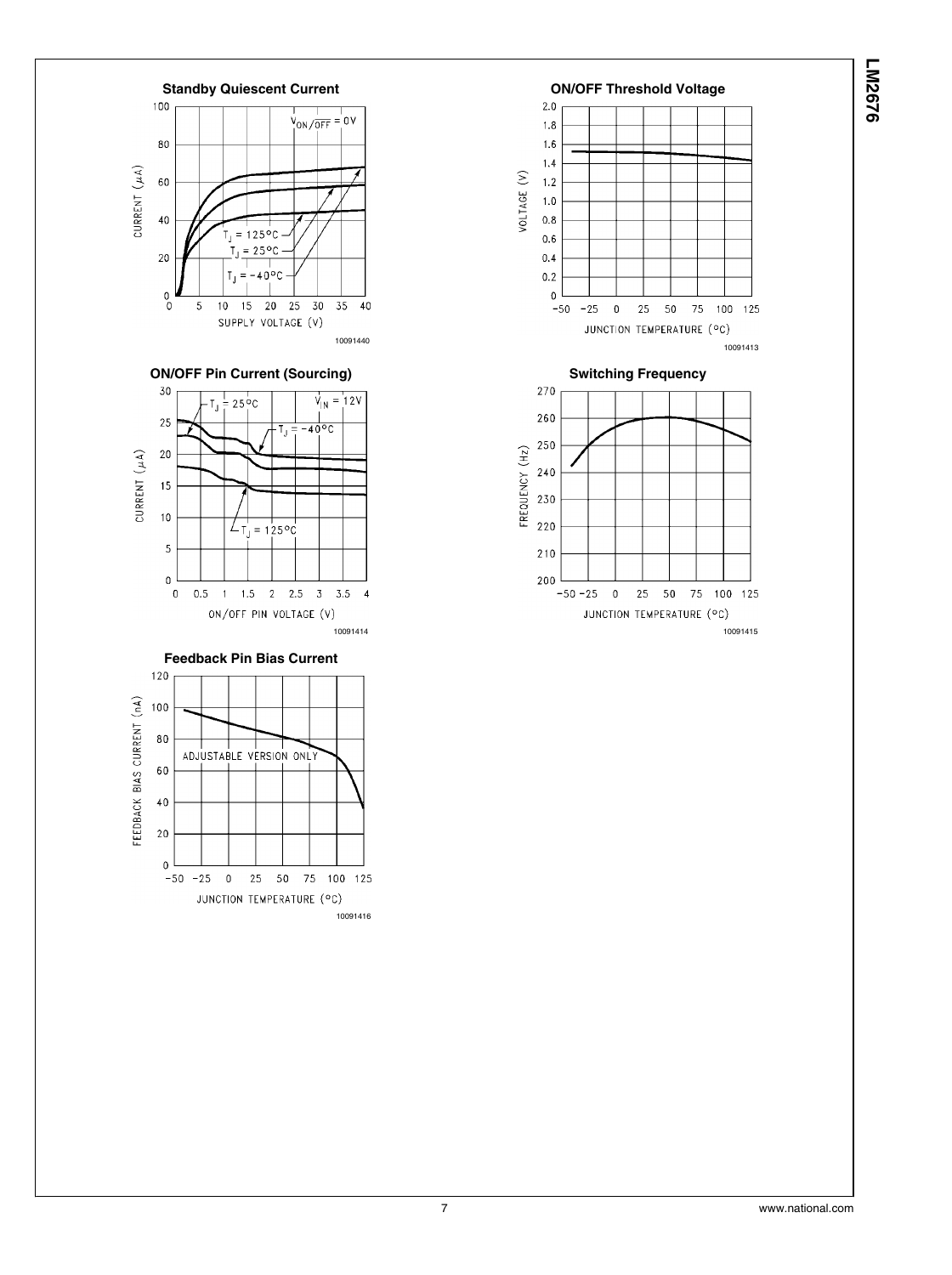

## **Typical Performance Characteristics**





1  $\mu$ sec/Div

10091418

A: V<sub>SW</sub> Pin Voltage, 10 V/div.

B: Inductor Current, 1 A/div

C: Output Ripple Voltage, 20 mV/div AC-Coupled

**Horizontal Time Base: 1** μ**s//iv**





200  $\mu$ sec/Div

10091420

A: Output Voltage, 100 mV/div, AC-Coupled. B: Load Current: 200 mA to 3A Load Pulse

**Horizontal Time Base: 200** μ**s/div**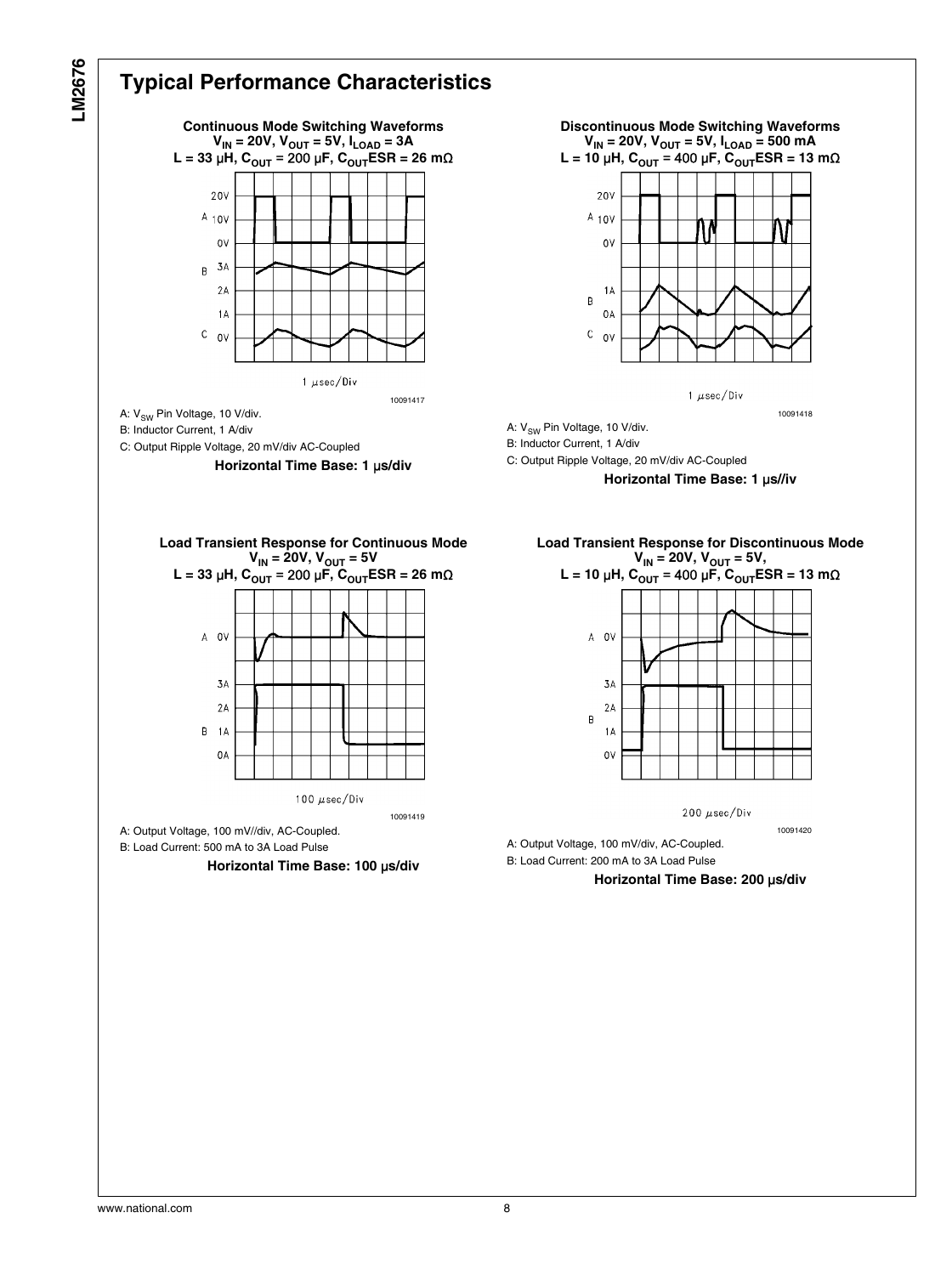

\* Active Inductor Patent Number 5,514,947

† Active Capacitor Patent Number 5,382,918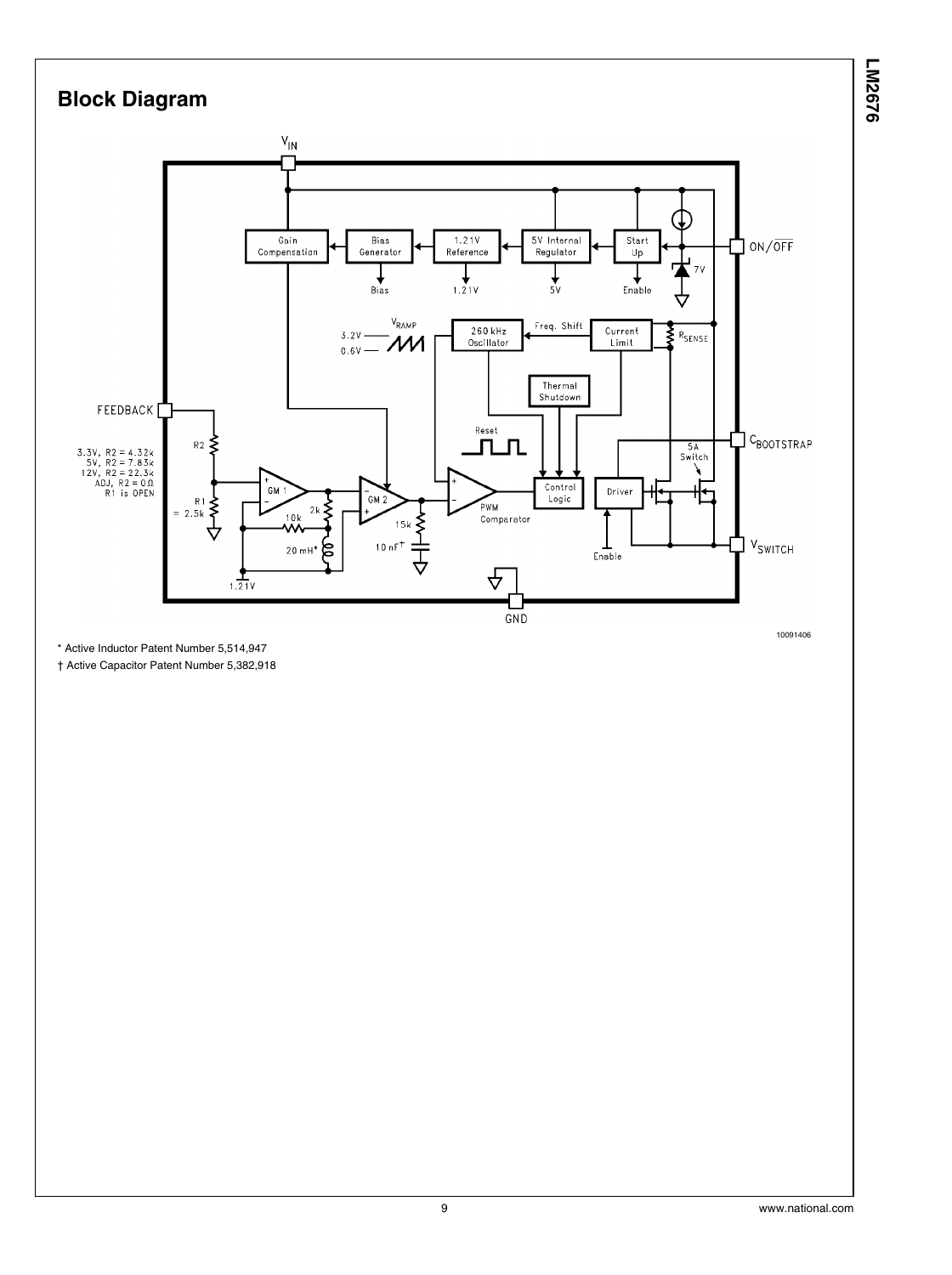## **Application Hints**

The LM2676 provides all of the active functions required for a step-down (buck) switching regulator. The internal power switch is a DMOS power MOSFET to provide power supply designs with high current capability, up to 3A, and highly efficient operation.

The LM2676 is part of the *SIMPLE SWITCHER* family of power converters. A complete design uses a minimum number of external components, which have been pre-determined from a variety of manufacturers. Using either this data sheet or a design software program called *LM267X Made Simple* (version 2.0) a complete switching power supply can be designed quickly. The software is provided free of charge and can be downloaded from National Semiconductor's Internet site located at http://www.national.com.

#### **SWITCH OUTPUT**

This is the output of a power MOSFET switch connected directly to the input voltage. The switch provides energy to an inductor, an output capacitor and the load circuitry under control of an internal pulse-width-modulator (PWM). The PWM controller is internally clocked by a fixed 260KHz oscillator. In a standard step-down application the duty cycle (Time ON/ Time OFF) of the power switch is proportional to the ratio of the power supply output voltage to the input voltage. The voltage on pin 1 switches between Vin (switch ON) and below ground by the voltage drop of the external Schottky diode (switch OFF).

#### **INPUT**

The input voltage for the power supply is connected to pin 2. In addition to providing energy to the load the input voltage also provides bias for the internal circuitry of the LM2676. For guaranteed performance the input voltage must be in the range of 8V to 40V. For best performance of the power supply the input pin should always be bypassed with an input capacitor located close to pin 2.

#### **C BOOST**

A capacitor must be connected from pin 3 to the switch output, pin 1. This capacitor boosts the gate drive to the internal

#### **DESIGN CONSIDERATIONS**

MOSFET above Vin to fully turn it ON. This minimizes conduction losses in the power switch to maintain high efficiency. The recommended value for C Boost is 0.01μF.

#### **GROUND**

This is the ground reference connection for all components in the power supply. In fast-switching, high-current applications such as those implemented with the LM2676, it is recommended that a broad ground plane be used to minimize signal coupling throughout the circuit

#### **FEEDBACK**

This is the input to a two-stage high gain amplifier, which drives the PWM controller. It is necessary to connect pin 6 to the actual output of the power supply to set the dc output voltage. For the fixed output devices (3.3V, 5V and 12V outputs), a direct wire connection to the output is all that is required as internal gain setting resistors are provided inside the LM2676. For the adjustable output version two external resistors are required to set the dc output voltage. For stable operation of the power supply it is important to prevent coupling of any inductor flux to the feedback input.

#### **ON/OFF**

This input provides an electrical ON/OFF control of the power supply. Connecting this pin to ground or to any voltage less than 0.8V will completely turn OFF the regulator. The current drain from the input supply when OFF is only 50μA. Pin 7 has an internal pull-up current source of approximately 20μA and a protection clamp zener diode of 7V to ground. When electrically driving the ON/OFF pin the high voltage level for the ON condition should not exceed the 6V absolute maximum limit. When ON/OFF control is not required pin 7 should be left open circuited.

#### **DAP (LLP PACKAGE)**

The Die Attach Pad (DAP) can and should be connected to PCB Ground plane/island. For CAD and assembly guidelines refer to Application Note AN-1187 at http:// power.national.com.

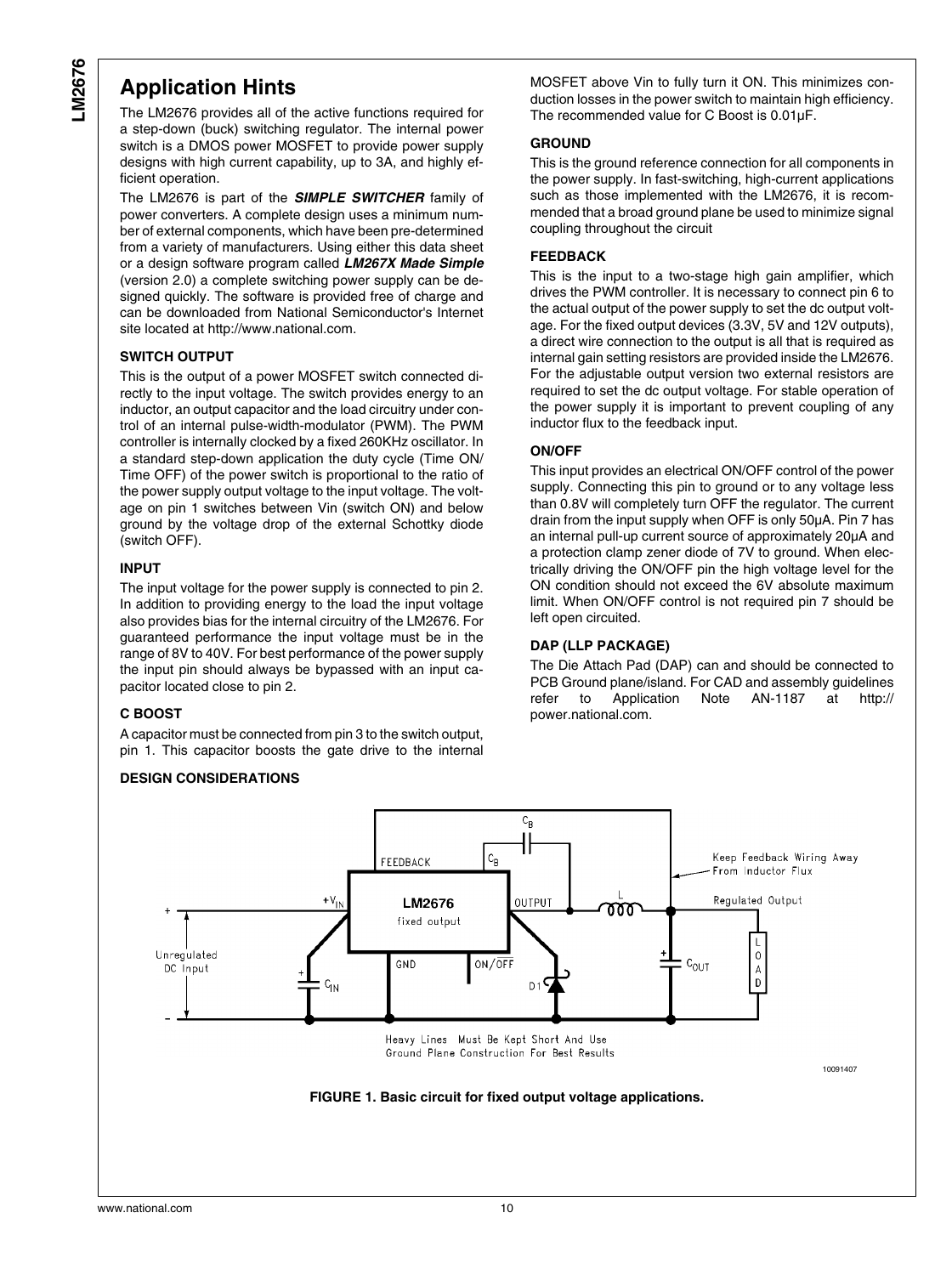<span id="page-10-0"></span>



Power supply design using the LM2676 is greatly simplified by using recommended external components. A wide range of inductors, capacitors and Schottky diodes from several manufacturers have been evaluated for use in designs that cover the full range of capabilities (input voltage, output voltage and load current) of the LM2676. A simple design procedure using nomographs and component tables provided in this data sheet leads to a working design with very little effort. Alternatively, the design software, *LM267X Made Simple* (version 6.0), can also be used to provide instant component selection, circuit performance calculations for evaluation, a bill of materials component list and a circuit schematic. **INDUCTOR**

The inductor is the key component in a switching regulator. For efficiency the inductor stores energy during the switch ON time and then transfers energy to the load while the switch is OFF.

Nomographs are used to select the inductance value required for a given set of operating conditions. The nomographs assume that the circuit is operating in continuous mode (the current flowing through the inductor never falls to zero). The magnitude of inductance is selected to maintain a maximum ripple current of 30% of the maximum load current. If the ripple current exceeds this 30% limit the next larger value is selected.

The inductors offered have been specifically manufactured to provide proper operation under all operating conditions of input and output voltage and load current. Several part types are offered for a given amount of inductance. Both surface mount and through-hole devices are available. The inductors from each of the three manufacturers have unique characteristics.

Renco: ferrite stick core inductors; benefits are typically lowest cost and can withstand ripple and transient peak currents above the rated value. These inductors have an external magnetic field, which may generate EMI.

Pulse Engineering: powdered iron toroid core inductors; these also can withstand higher than rated currents and, being toroid inductors, will have low EMI.

Coilcraft: ferrite drum core inductors; these are the smallest physical size inductors and are available only as surface mount components. These inductors also generate EMI but less than stick inductors.

The individual components from the various manufacturers called out for use are still just a small sample of the vast array of components available in the industry. While these components are recommended, they are not exclusively the only components for use in a design. After a close comparison of component specifications, equivalent devices from other manufacturers could be substituted for use in an application. Important considerations for each external component and an explanation of how the nomographs and selection tables were developed follows.

#### **OUTPUT CAPACITOR**

The output capacitor acts to smooth the dc output voltage and also provides energy storage. Selection of an output capacitor, with an associated equivalent series resistance (ESR), impacts both the amount of output ripple voltage and stability of the control loop.

The output ripple voltage of the power supply is the product of the capacitor ESR and the inductor ripple current. The capacitor types recommended in the tables were selected for having low ESR ratings.

In addition, both surface mount tantalum capacitors and through-hole aluminum electrolytic capacitors are offered as solutions.

Impacting frequency stability of the overall control loop, the output capacitance, in conjunction with the inductor, creates a double pole inside the feedback loop. In addition the capacitance and the ESR value create a zero. These frequency response effects together with the internal frequency compensation circuitry of the LM2676 modify the gain and phase shift of the closed loop system.

As a general rule for stable switching regulator circuits it is desired to have the unity gain bandwidth of the circuit to be limited to no more than one-sixth of the controller switching frequency. With the fixed 260KHz switching frequency of the LM2676, the output capacitor is selected to provide a unity gain bandwidth of 40KHz maximum. Each recommended capacitor value has been chosen to achieve this result.

In some cases multiple capacitors are required either to reduce the ESR of the output capacitor, to minimize output ripple (a ripple voltage of 1% of Vout or less is the assumed performance condition), or to increase the output capacitance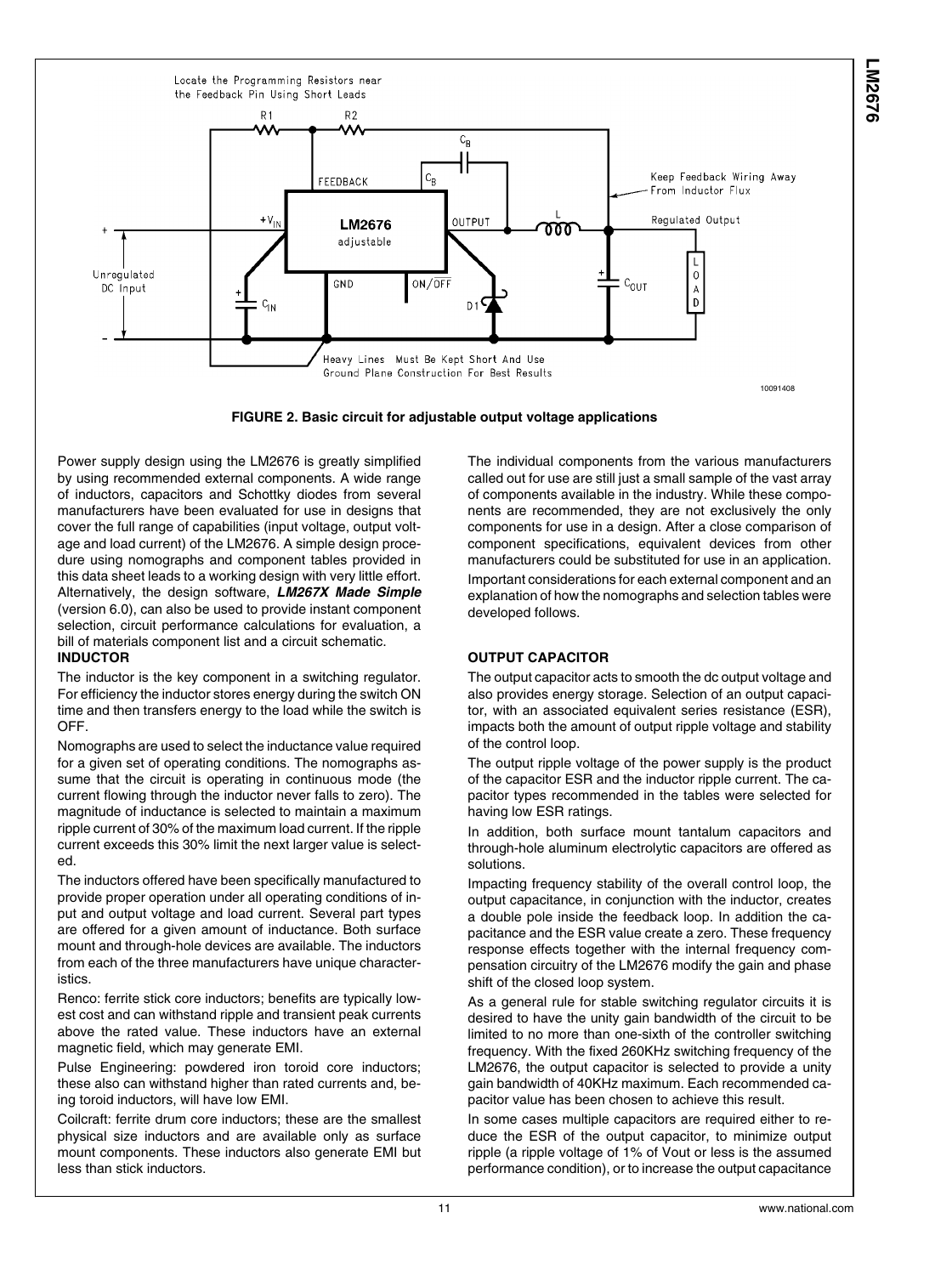to reduce the closed loop unity gain bandwidth (to less than 40KHz). When parallel combinations of capacitors are required it has been assumed that each capacitor is the exact same part type.

The RMS current and working voltage (WV) ratings of the output capacitor are also important considerations. In a typical step-down switching regulator, the inductor ripple current (set to be no more than 30% of the maximum load current by the inductor selection) is the current that flows through the output capacitor. The capacitor RMS current rating must be greater than this ripple current. The voltage rating of the output capacitor should be greater than 1.3 times the maximum output voltage of the power supply. If operation of the system at elevated temperatures is required, the capacitor voltage rating may be de-rated to less than the nominal room temperature rating. Careful inspection of the manufacturer's specification for de-rating of working voltage with temperature is important.

#### **INPUT CAPACITOR**

Fast changing currents in high current switching regulators place a significant dynamic load on the unregulated power source. An input capacitor helps to provide additional current to the power supply as well as smooth out input voltage variations.

Like the output capacitor, the key specifications for the input capacitor are RMS current rating and working voltage. The RMS current flowing through the input capacitor is equal to one-half of the maximum dc load current so the capacitor should be rated to handle this. Paralleling multiple capacitors proportionally increases the current rating of the total capacitance. The voltage rating should also be selected to be 1.3 times the maximum input voltage. Depending on the unregulated input power source, under light load conditions the maximum input voltage could be significantly higher than normal operation and should be considered when selecting an input capacitor.

The input capacitor should be placed very close to the input pin of the LM2676. Due to relative high current operation with fast transient changes, the series inductance of input connecting wires or PCB traces can create ringing signals at the input terminal which could possibly propagate to the output or other parts of the circuitry. It may be necessary in some designs to add a small valued (0.1µF to 0.47µF) ceramic type capacitor in parallel with the input capacitor to prevent or minimize any ringing.

#### **CATCH DIODE**

When the power switch in the LM2676 turns OFF, the current through the inductor continues to flow. The path for this current is through the diode connected between the switch output and ground. This forward biased diode clamps the switch output to a voltage less than ground. This negative voltage must be greater than −1V so a low voltage drop (particularly at high current levels) Schottky diode is recommended. Total efficiency of the entire power supply is significantly impacted by the power lost in the output catch diode. The average current through the catch diode is dependent on the switch duty cycle (D) and is equal to the load current times (1-D). Use of a diode rated for much higher current than is required by the actual application helps to minimize the voltage drop and power loss in the diode.

During the switch ON time the diode will be reversed biased by the input voltage. The reverse voltage rating of the diode should be at least 1.3 times greater than the maximum input voltage.

#### **BOOST CAPACITOR**

The boost capacitor creates a voltage used to overdrive the gate of the internal power MOSFET. This improves efficiency by minimizing the on resistance of the switch and associated power loss. For all applications it is recommended to use a 0.01μF/50V ceramic capacitor.

#### **ADDITIONAL APPLICATON INFORMATION**

When the output voltage is greater than approximately 6V, and the duty cycle at minimum input voltage is greater than approximately 50%, the designer should exercise caution in selection of the output filter components. When an application designed to these specific operating conditions is subjected to a current limit fault condition, it may be possible to observe a large hysteresis in the current limit. This can affect the output voltage of the device until the load current is reduced sufficiently to allow the current limit protection circuit to reset itself.

Under current limiting conditions, the LM267x is designed to respond in the following manner:

- 1. At the moment when the inductor current reaches the current limit threshold, the ON-pulse is immediately terminated. This happens for any application condition.
- 2. However, the current limit block is also designed to momentarily reduce the duty cycle to below 50% to avoid subharmonic oscillations, which could cause the inductor to saturate.
- 3. Thereafter, once the inductor current falls below the current limit threshold, there is a small relaxation time during which the duty cycle progressively rises back above 50% to the value required to achieve regulation.

If the output capacitance is sufficiently 'large', it may be possible that as the output tries to recover, the output capacitor charging current is large enough to repeatedly re-trigger the current limit circuit before the output has fully settled. This condition is exacerbated with higher output voltage settings because the energy requirement of the output capacitor varies as the square of the output voltage (½CV2), thus requiring an increased charging current.

A simple test to determine if this condition might exist for a suspect application is to apply a short circuit across the output of the converter, and then remove the shorted output condition. In an application with properly selected external components, the output will recover smoothly.

Practical values of external components that have been experimentally found to work well under these specific operating conditions are  $C_{\text{OUT}} = 47 \mu\text{F}$ , L = 22 $\mu$ H. It should be noted that even with these components, for a device's current limit of  $I_{CLIM}$ , the maximum load current under which the possibility of the large current limit hysteresis can be minimized is  $I_{CLIM}/2$ . For example, if the input is 24V and the set output voltage is 18V, then for a desired maximum current of 1.5A, the current limit of the chosen switcher must be confirmed to be at least 3A.

#### **SIMPLE DESIGN PROCEDURE**

Using the nomographs and tables in this data sheet (or use the available design software at http://www.national.com) a complete step-down regulator can be designed in a few simple steps.

**Step 1:** Define the power supply operating conditions: Required output voltage

Maximum DC input voltage Maximum output load current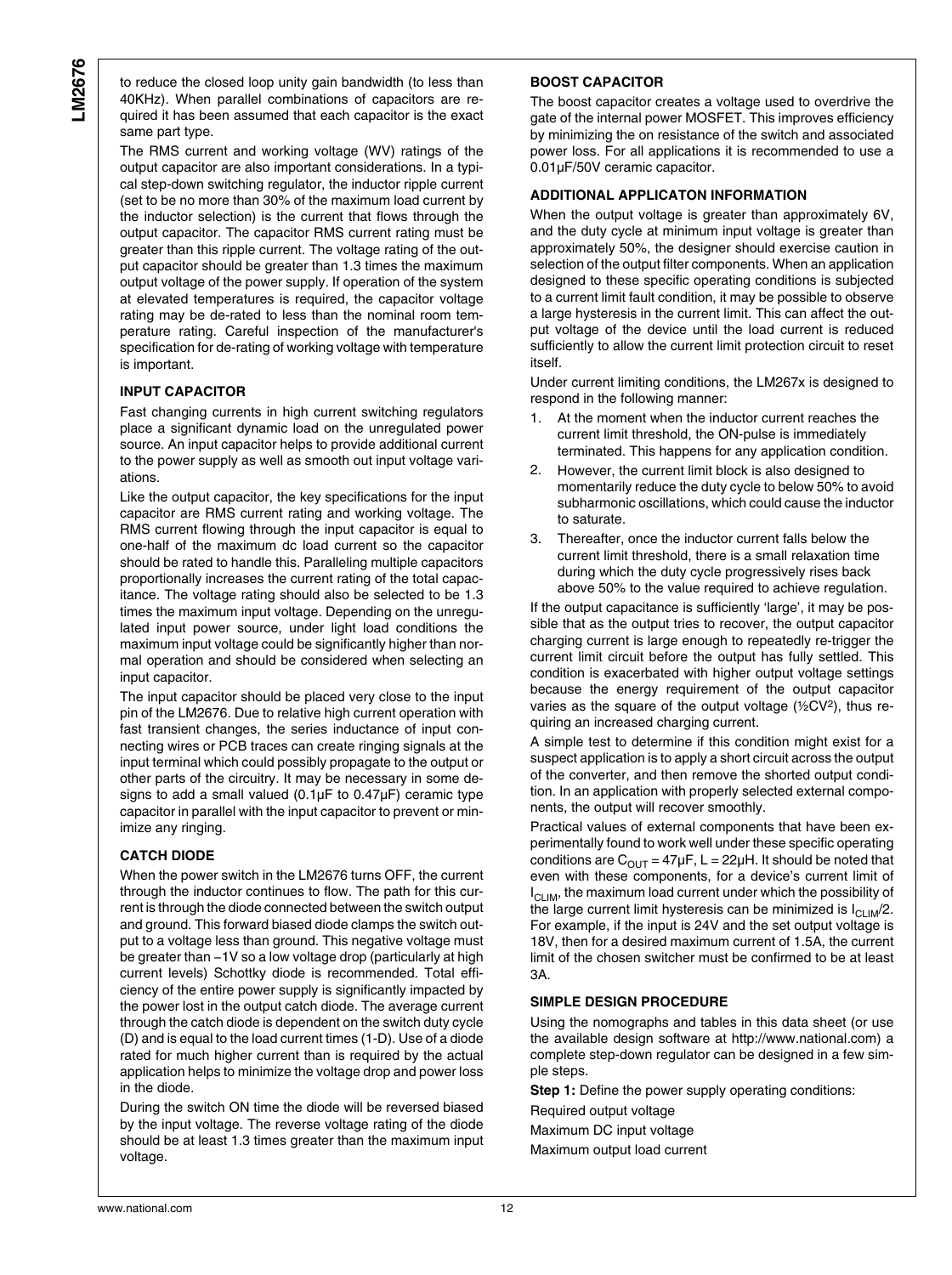**Step 2:** Set the output voltage by selecting a fixed output LM2676 (3.3V, 5V or 12V applications) or determine the required feedback resistors for use with the adjustable LM2676 −ADJ

**Step 3:** Determine the inductor required by using one of the four nomographs, *[Figure 3](#page-14-0)* through *[Figure 6](#page-14-0)*. Table 1 provides a specific manufacturer and part number for the inductor.

**Step 4:** Using Table 3 (fixed output voltage) or Table 6 (adjustable output voltage), determine the output capacitance required for stable operation. Table 2 provides the specific capacitor type from the manufacturer of choice.

**Step 5:** Determine an input capacitor from Table 4 for fixed output voltage applications. Use Table 2 to find the specific capacitor type. For adjustable output circuits select a capacitor from Table 2 with a sufficient working voltage (WV) rating greater than Vin max, and an rms current rating greater than one-half the maximum load current (2 or more capacitors in parallel may be required).

**Step 6:** Select a diode from Table 5. The current rating of the diode must be greater than I load max and the Reverse Voltage rating must be greater than Vin max.

**Step 7:** Include a 0.01μF/50V capacitor for Cboost in the design.

#### **FIXED OUTPUT VOLTAGE DESIGN EXAMPLE**

A system logic power supply bus of 3.3V is to be generated from a wall adapter which provides an unregulated DC voltage of 13V to 16V. The maximum load current is 2.5A. Through-hole components are preferred.

**Step 1: Operating conditions are:** 

 $V$ out = 3.3V

Vin max  $= 16V$ 

 $Iload max = 2.5A$ 

**Step 2:** Select an LM2676T-3.3. The output voltage will have a tolerance of

 $±2\%$  at room temperature and  $±3\%$  over the full operating temperature range.

**Step 3:** Use the nomograph for the 3.3V device ,*[Figure 3](#page-14-0)*. The intersection of the 16V horizontal line  $(V_{in}$  max) and the 2.5A vertical line (I<sub>load</sub> max) indicates that L33, a 22μH inductor, is required.

From Table 1, L33 in a through-hole component is available from Renco with part number RL-1283-22-43 or part number PE-53933 from Pulse Engineering.

**Step 4:** Use Table 3 to determine an output capacitor. With a 3.3V output and a 22μH inductor there are four through-hole output capacitor solutions with the number of same type capacitors to be paralleled and an identifying capacitor code given. Table 2 provides the actual capacitor characteristics. Any of the following choices will work in the circuit:

1 x 220μF/10V Sanyo OS-CON (code C5)

1 x 1000μF/35V Sanyo MV-GX (code C10)

1 x 2200μF/10V Nichicon PL (code C5)

1 x 1000μF/35V Panasonic HFQ (code C7)

**Step 5:** Use Table 4 to select an input capacitor. With 3.3V output and 22μH there are three through-hole solutions. These capacitors provide a sufficient voltage rating and an rms current rating greater than 1.25A (1/2  $I<sub>load</sub>$  max). Again using Table 2 for specific component characteristics the following choices are suitable:

1 x 1000μF/63V Sanyo MV-GX (code C14)

1 x 820μF/63V Nichicon PL (code C24)

1 x 560μF/50V Panasonic HFQ (code C13)

**Step 6:** From Table 5 a 3A Schottky diode must be selected. For through-hole components 20V rated diodes are sufficient and 2 part types are suitable:

1N5820

SR302

**Step 7:** A 0.01μF capacitor will be used for Cboost.

#### **ADJUSTABLE OUTPUT DESIGN EXAMPLE**

In this example it is desired to convert the voltage from a two battery automotive power supply (voltage range of 20V to 28V, typical in large truck applications) to the 14.8VDC alternator supply typically used to power electronic equipment from single battery 12V vehicle systems. The load current required is 2A maximum. It is also desired to implement the power supply with all surface mount components.

**Step 1: Operating conditions are:** 

 $V$ out = 14.8 $V$ 

Vin max  $= 28V$ 

Iload max = 2A

**Step 2:** Select an LM2676S-ADJ. To set the output voltage to 14.9V two resistors need to be chosen (R1 and R2 in *[Figure](#page-10-0) [2](#page-10-0)*). For the adjustable device the output voltage is set by the following relationship:

$$
V_{\text{OUT}} = V_{\text{FB}} \left( 1 + \frac{R_2}{R_1} \right)
$$

Where  $V_{FB}$  is the feedback voltage of typically 1.21V.

A recommended value to use for R1 is 1K. In this example then R2 is determined to be:

$$
R_2 = R_1 \left( \frac{V_{OUT}}{V_{FB}} - 1 \right) = 1 k \Omega \left( \frac{14.8 V}{1.2 V} - 1 \right)
$$

 $R2 = 11.23KΩ$ 

The closest standard 1% tolerance value to use is 11.3KΩ This will set the nominal output voltage to 14.88V which is within 0.5% of the target value.

**Step 3:** To use the nomograph for the adjustable device, *[Fig](#page-14-0)[ure 6](#page-14-0)*, requires a calculation of the inductor Volt•microsecond constant (E•T expressed in V•μS) from the following formula:

$$
E \cdot T = (V_{\text{IN}}(WAX) - V_{\text{OUT}} - V_{\text{SAT}}) \cdot \frac{V_{\text{OUT}} + V_{\text{D}}}{V_{\text{IN}}(WAX) - V_{\text{SAT}} + V_{\text{D}}} \cdot \frac{1000}{260} (V \cdot \mu s)
$$

where  $V_{SAT}$  is the voltage drop across the internal power switch which is  $R_{ds(ON)}$  times  $I_{load}$ . In this example this would be typically 0.15 $\Omega$  x 2A or 0.3V and V<sub>D</sub> is the voltage drop across the forward bisased Schottky diode, typically 0.5V. The switching frequency of 260KHz is the nominal value to use to estimate the ON time of the switch during which energy is stored in the inductor.

For this example E•T is found to be:

$$
E \cdot T = (28 - 14.8 - 0.3) \cdot \frac{14.8 + 0.5}{28 - 0.3 + 0.5} \cdot \frac{1000}{260} \text{ (V·}\mu\text{s})
$$
  

$$
E \cdot T = (12.9 \text{V}) \cdot \frac{15.3}{28.2} \cdot 3.85 \text{ (V·}\mu\text{s}) = 26.9 \text{ (V·}\mu\text{s})
$$

Using *[Figure 6](#page-14-0)*, the intersection of 27V•μS horizontally and the 2A vertical line ( $I_{load}$  max) indicates that L38, a 68 $\mu$ H inductor, should be used.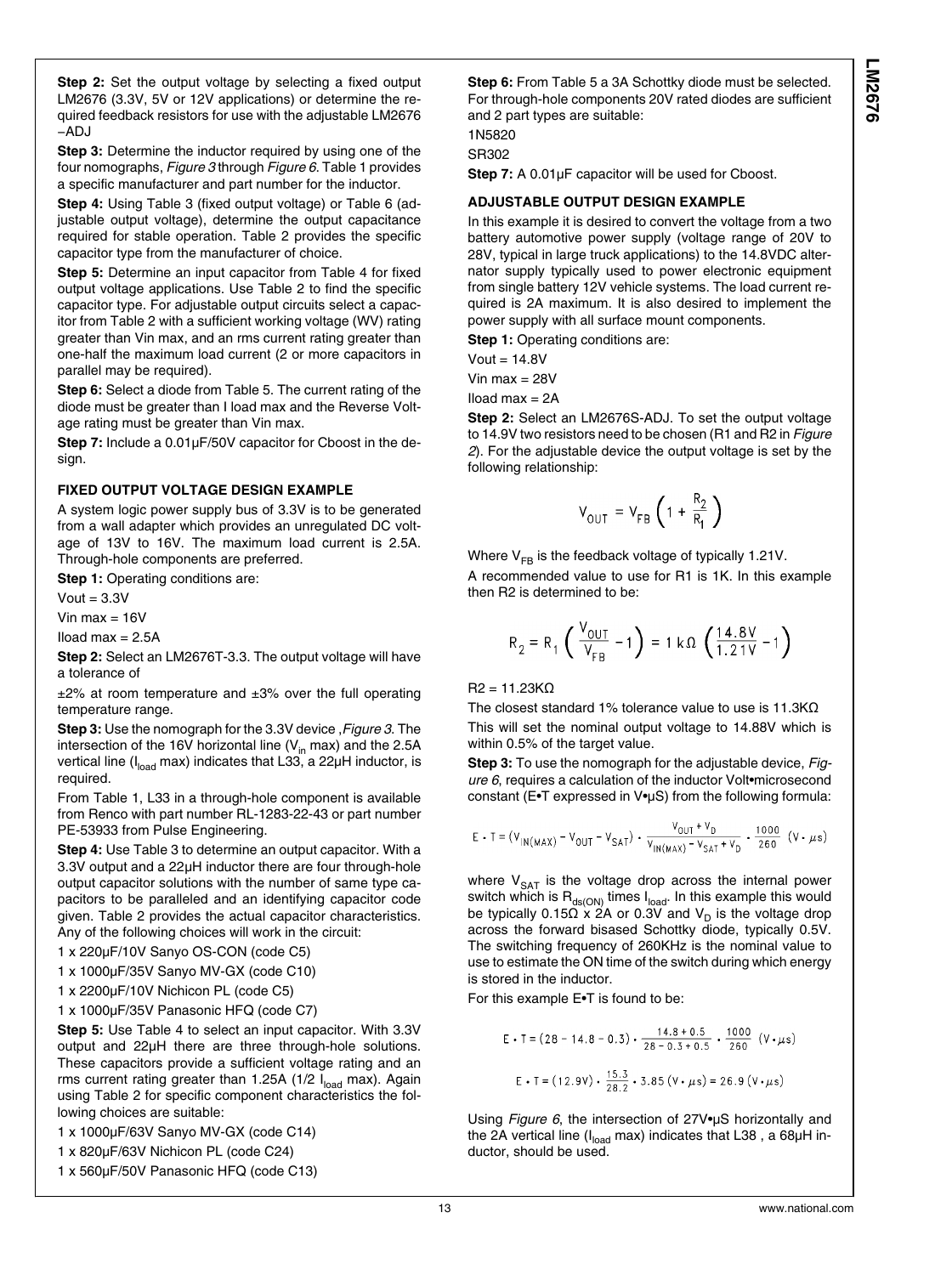From Table 1, L38 in a surface mount component is available from Pulse Engineering with part number PE-54038S.

**Step 4:** Use Table 6 to determine an output capacitor. With a 14.8V output the 12.5 to 15V row is used and with a 68μH inductor there are three surface mount output capacitor solutions. Table 2 provides the actual capacitor characteristics based on the C Code number. Any of the following choices can be used:

1 x 33μF/20V AVX TPS (code C6)

1 x 47μF/20V Sprague 594 (code C8)

1 x 47μF/20V Kemet T495 (code C8)

*Important Note:* When using the adjustable device in low voltage applications (less than 3V output), if the nomograph, Figure 6, selects an inductance of 22μH or less, Table 6 does not provide an output capacitor solution. With these conditions the number of output capacitors required for stable operation becomes impractical. It is recommended to use either a 33μH or 47μH inductor and the output capacitors from Table 6.

**Step 5:** An input capacitor for this example will require at least a 35V WV rating with an rms current rating of 1A (1/2 Iout max). From Table 2 it can be seen that C12, a 33μF/35V capacitor from Sprague, has the required voltage/current rating of the surface mount components.

**Step 6:** From Table 5 a 3A Schottky diode must be selected. For surface mount diodes with a margin of safety on the voltage rating one of five diodes can be used:

SK34 30BQ040 30WQ04F MBRS340 MBRD340

Step 7: A 0.01µF capacitor will be used for Cboost.

#### **LLP PACKAGE DEVICES**

The LM2676 is offered in the 14 lead LLP surface mount package to allow for a significantly decreased footprint with equivalent power dissipation compared to the TO-263. For details on mounting and soldering specifications, refer to Application Note AN-1187.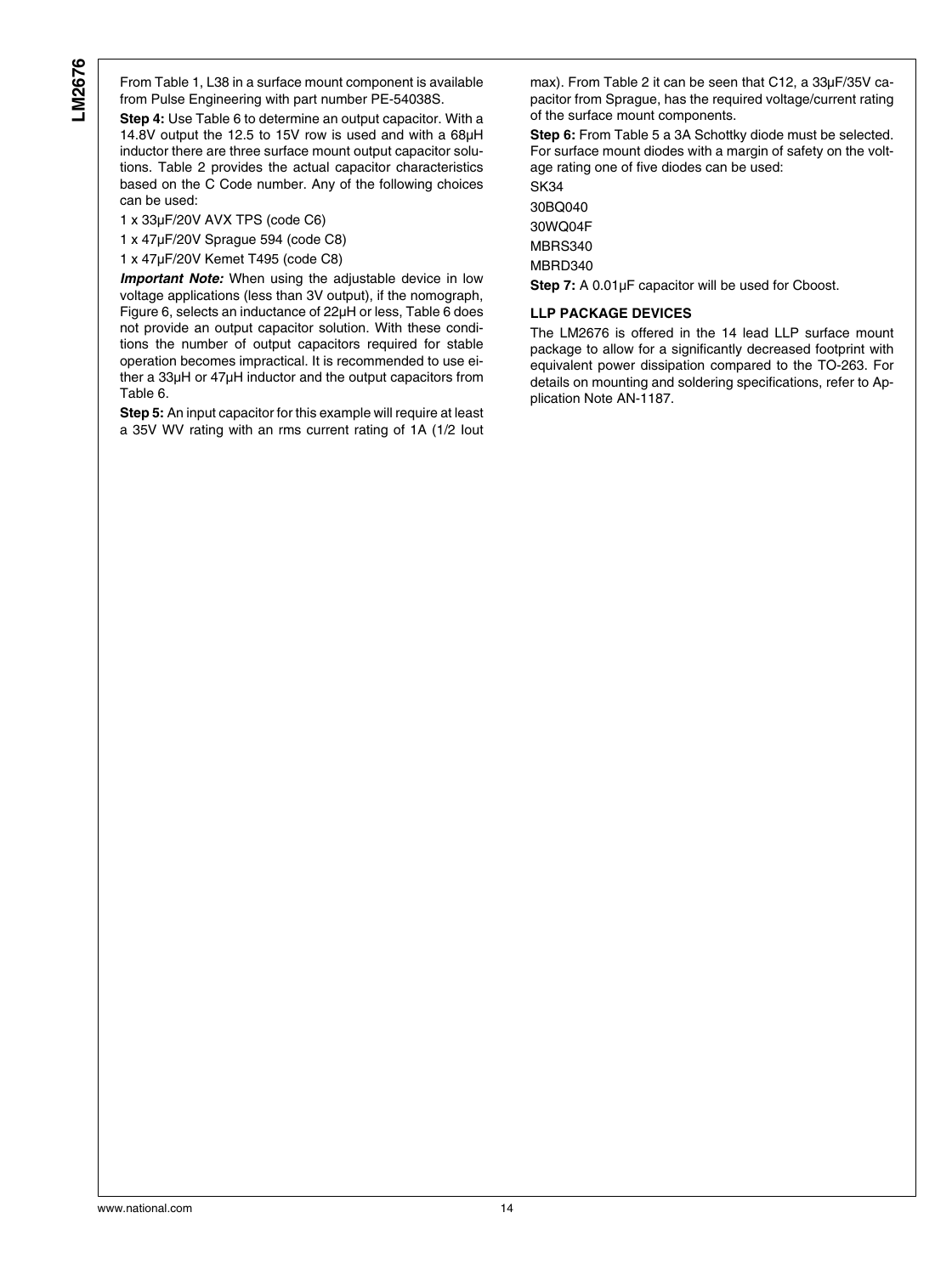



#### **FIGURE 5. LM2676-12**



**FIGURE 6. LM2676-ADJ**

## <span id="page-14-0"></span>**Inductor Selection Guides**

For Continuous Mode Operation



#### **FIGURE 3. LM2676-3.3**



**FIGURE 4. LM2676-5.0**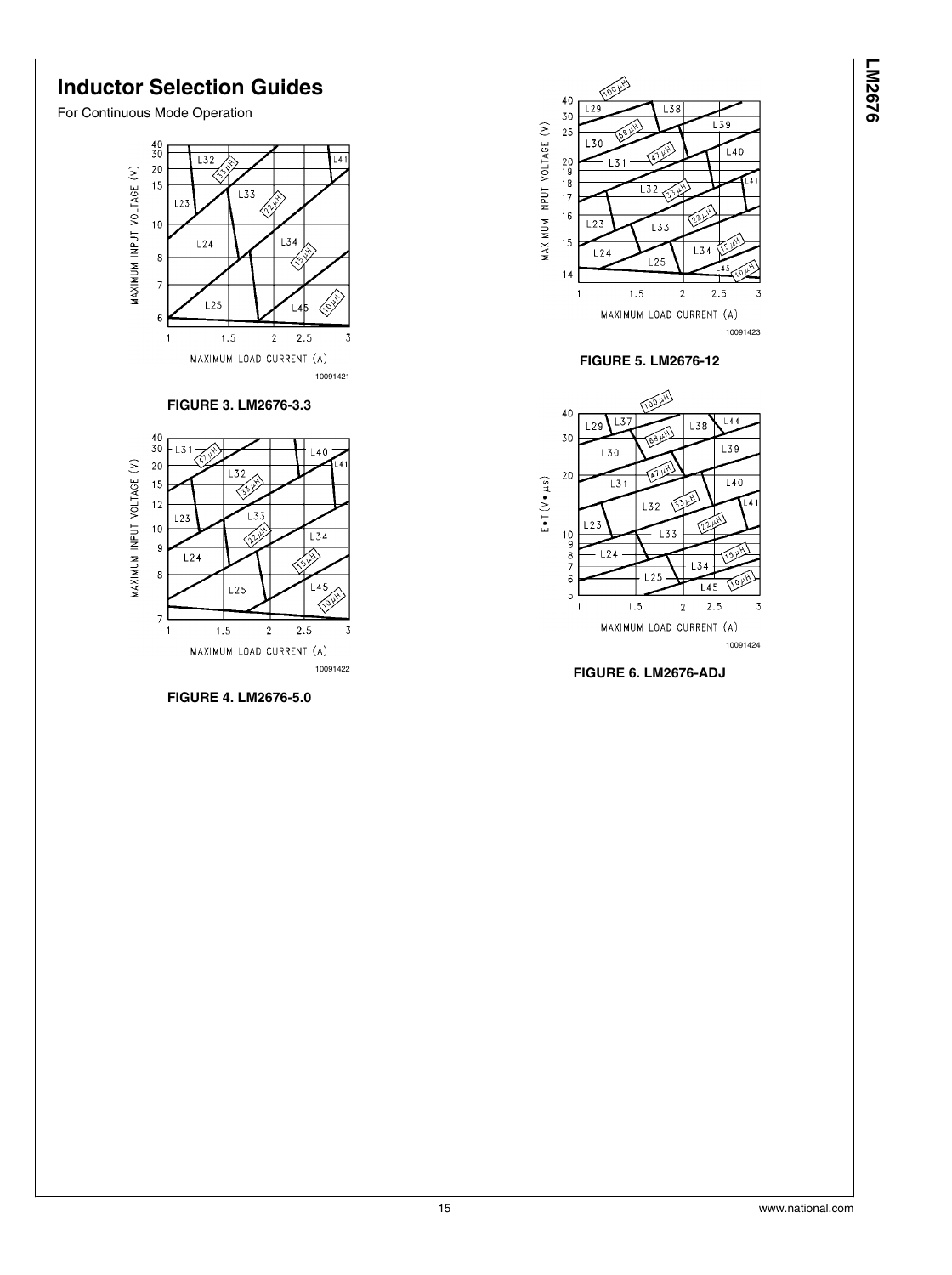#### **Table 1. Inductor Manufacturer Part Numbers**

| <b>Inductor</b>            |                           |                | Renco               |                                |                        | <b>Pulse Engineering</b> | <b>Collcraft</b>     |
|----------------------------|---------------------------|----------------|---------------------|--------------------------------|------------------------|--------------------------|----------------------|
| Reference<br><b>Number</b> | <b>Inductance</b><br>(µH) | Current<br>(A) | <b>Through Hole</b> | <b>Surface</b><br><b>Mount</b> | <b>Through</b><br>Hole | <b>Surface</b><br>Mount  | <b>Surface Mount</b> |
| L <sub>23</sub>            | 33                        | 1.35           | RL-5471-7           | RL1500-33                      | PE-53823               | PE-53823S                | DO3316-333           |
| L24                        | 22                        | 1.65           | RL-1283-22-43       | RL1500-22                      | PE-53824               | PE-53824S                | DO3316-223           |
| L25                        | 15                        | 2.00           | RL-1283-15-43       | RL1500-15                      | PE-53825               | PE-53825S                | DO3316-153           |
| L29                        | 100                       | 1.41           | RL-5471-4           | RL-6050-100                    | PE-53829               | PE-53829S                | DO5022P-104          |
| L30                        | 68                        | 1.71           | RL-5471-5           | RL6050-68                      | PE-53830               | PE-53830S                | DO5022P-683          |
| L31                        | 47                        | 2.06           | RL-5471-6           | RL6050-47                      | PE-53831               | PE-53831S                | DO5022P-473          |
| L32                        | 33                        | 2.46           | RL-5471-7           | RL6050-33                      | PE-53932               | PE-53932S                | DO5022P-333          |
| L33                        | 22                        | 3.02           | RL-1283-22-43       | RL6050-22                      | PE-53933               | PE-53933S                | DO5022P-223          |
| L34                        | 15                        | 3.65           | RL-1283-15-43       |                                | PE-53934               | PE-53934S                | DO5022P-153          |
| L38                        | 68                        | 2.97           | RL-5472-2           |                                | PE-54038               | PE-54038S                |                      |
| L39                        | 47                        | 3.57           | RL-5472-3           |                                | PE-54039               | PE-54039S                |                      |
| L40                        | 33                        | 4.26           | RL-1283-33-43       |                                | PE-54040               | PE-54040S                |                      |
| L41                        | 22                        | 5.22           | RL-1283-22-43       |                                | PE-54041               | P0841                    |                      |
| L44                        | 68                        | 3.45           | RL-5473-3           |                                | PE-54044               |                          |                      |
| L45                        | 10                        | 4.47           | RL-1283-10-43       |                                |                        | P0845                    | DO5022P-103HC        |

#### **Inductor Manufacturer Contact Numbers**

| Coilcraft                 | Phone      | (800) 322-2645   |
|---------------------------|------------|------------------|
|                           | <b>FAX</b> | (708) 639-1469   |
| <b>Coilcraft, Europe</b>  | Phone      | +44 1236 730 595 |
|                           | <b>FAX</b> | +44 1236 730 627 |
| <b>Pulse Engineering</b>  | Phone      | (619) 674-8100   |
|                           | <b>FAX</b> | (619) 674-8262   |
| <b>Pulse Engineering,</b> | Phone      | +353 93 24 107   |
| <b>Europe</b>             | <b>FAX</b> | +353 93 24 459   |
| <b>Renco Electronics</b>  | Phone      | (800) 645-5828   |
|                           | <b>FAX</b> | (516) 586-5562   |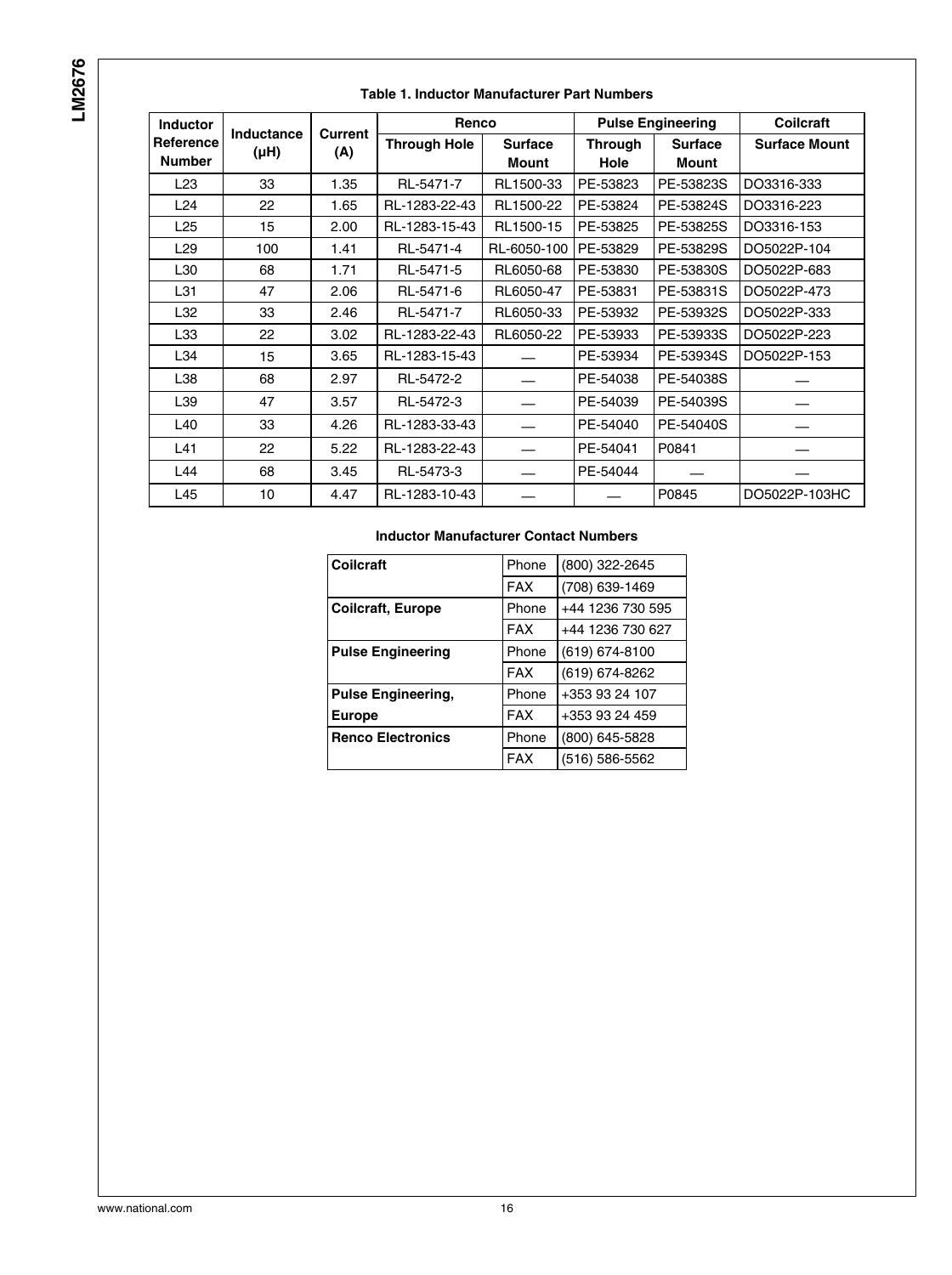# **Capacitor Selection Guides**

|                               |            | <b>Surface Mount</b>  |                    |            |                            |                    |            |                          |                    |  |  |
|-------------------------------|------------|-----------------------|--------------------|------------|----------------------------|--------------------|------------|--------------------------|--------------------|--|--|
| <b>Capacitor</b><br>Reference |            | <b>AVX TPS Series</b> |                    |            | <b>Sprague 594D Series</b> |                    |            | <b>Kemet T495 Series</b> |                    |  |  |
| Code                          | $C(\mu F)$ | WV(V)                 | <b>Irms</b><br>(A) | $C(\mu F)$ | WV(V)                      | <b>Irms</b><br>(A) | $C(\mu F)$ | WV(V)                    | <b>Irms</b><br>(A) |  |  |
| C <sub>1</sub>                | 330        | 6.3                   | 1.15               | 120        | 6.3                        | 1.1                | 100        | 6.3                      | 0.82               |  |  |
| C <sub>2</sub>                | 100        | 10                    | 1.1                | 220        | 6.3                        | 1.4                | 220        | 6.3                      | 1.1                |  |  |
| C <sub>3</sub>                | 220        | 10                    | 1.15               | 68         | 10                         | 1.05               | 330        | 6.3                      | 1.1                |  |  |
| C <sub>4</sub>                | 47         | 16                    | 0.89               | 150        | 10                         | 1.35               | 100        | 10                       | 1.1                |  |  |
| C <sub>5</sub>                | 100        | 16                    | 1.15               | 47         | 16                         | 1                  | 150        | 10                       | 1.1                |  |  |
| C <sub>6</sub>                | 33         | 20                    | 0.77               | 100        | 16                         | 1.3                | 220        | 10                       | 1.1                |  |  |
| C7                            | 68         | 20                    | 0.94               | 180        | 16                         | 1.95               | 33         | 20                       | 0.78               |  |  |
| C <sub>8</sub>                | 22         | 25                    | 0.77               | 47         | 20                         | 1.15               | 47         | 20                       | 0.94               |  |  |
| C <sub>9</sub>                | 10         | 35                    | 0.63               | 33         | 25                         | 1.05               | 68         | 20                       | 0.94               |  |  |
| C10                           | 22         | 35                    | 0.66               | 68         | 25                         | 1.6                | 10         | 35                       | 0.63               |  |  |
| C <sub>11</sub>               |            |                       |                    | 15         | 35                         | 0.75               | 22         | 35                       | 0.63               |  |  |
| C12                           |            |                       |                    | 33         | 35                         | 1                  | 4.7        | 50                       | 0.66               |  |  |
| C <sub>13</sub>               |            |                       |                    | 15         | 50                         | 0.9                |            |                          |                    |  |  |

#### **Table 2. Input and Output Capacitor Codes**

#### **Input and Output Capacitor Codes (continued)**

|                        |                        |       |             |      |                           | <b>Through Hole</b> |      |                           |             |      |                             |             |
|------------------------|------------------------|-------|-------------|------|---------------------------|---------------------|------|---------------------------|-------------|------|-----------------------------|-------------|
| Capacitor<br>Reference | Sanyo OS-CON SA Series |       |             |      | <b>Sanyo MV-GX Series</b> |                     |      | <b>Nichicon PL Series</b> |             |      | <b>Panasonic HFQ Series</b> |             |
| Code                   | $C(\mu F)$             | WV(V) | <b>Irms</b> |      | $C(\mu F)$ WV (V)         | <b>Irms</b>         |      | $C(\mu F)$ WV (V)         | <b>Irms</b> |      | $C(\mu F)$ WV (V)           | <b>Irms</b> |
|                        |                        |       | (A)         |      |                           | (A)                 |      |                           | (A)         |      |                             | (A)         |
| C <sub>1</sub>         | 47                     | 6.3   | 1.          | 1000 | 6.3                       | 0.8                 | 680  | 10                        | 0.8         | 82   | 35                          | 0.4         |
| C <sub>2</sub>         | 150                    | 6.3   | 1.95        | 270  | 16                        | 0.6                 | 820  | 10                        | 0.98        | 120  | 35                          | 0.44        |
| C <sub>3</sub>         | 330                    | 6.3   | 2.45        | 470  | 16                        | 0.75                | 1000 | 10                        | 1.06        | 220  | 35                          | 0.76        |
| C <sub>4</sub>         | 100                    | 10    | 1.87        | 560  | 16                        | 0.95                | 1200 | 10                        | 1.28        | 330  | 35                          | 1.01        |
| C <sub>5</sub>         | 220                    | 10    | 2.36        | 820  | 16                        | 1.25                | 2200 | 10                        | 1.71        | 560  | 35                          | 1.4         |
| C <sub>6</sub>         | 33                     | 16    | 0.96        | 1000 | 16                        | 1.3                 | 3300 | 10                        | 2.18        | 820  | 35                          | 1.62        |
| C7                     | 100                    | 16    | 1.92        | 150  | 35                        | 0.65                | 3900 | 10                        | 2.36        | 1000 | 35                          | 1.73        |
| C <sub>8</sub>         | 150                    | 16    | 2.28        | 470  | 35                        | 1.3                 | 6800 | 10                        | 2.68        | 2200 | 35                          | 2.8         |
| C <sub>9</sub>         | 100                    | 20    | 2.25        | 680  | 35                        | 1.4                 | 180  | 16                        | 0.41        | 56   | 50                          | 0.36        |
| C10                    | 47                     | 25    | 2.09        | 1000 | 35                        | 1.7                 | 270  | 16                        | 0.55        | 100  | 50                          | 0.5         |
| C11                    |                        |       |             | 220  | 63                        | 0.76                | 470  | 16                        | 0.77        | 220  | 50                          | 0.92        |
| C12                    |                        |       |             | 470  | 63                        | 1.2                 | 680  | 16                        | 1.02        | 470  | 50                          | 1.44        |
| C <sub>13</sub>        |                        |       |             | 680  | 63                        | 1.5                 | 820  | 16                        | 1.22        | 560  | 50                          | 1.68        |
| C <sub>14</sub>        |                        |       |             | 1000 | 63                        | 1.75                | 1800 | 16                        | 1.88        | 1200 | 50                          | 2.22        |
| C15                    |                        |       |             |      |                           |                     | 220  | 25                        | 0.63        | 330  | 63                          | 1.42        |
| C <sub>16</sub>        |                        |       |             |      |                           |                     | 220  | 35                        | 0.79        | 1500 | 63                          | 2.51        |
| C17                    |                        |       |             |      |                           |                     | 560  | 35                        | 1.43        |      |                             |             |
| C <sub>18</sub>        |                        |       |             |      |                           |                     | 2200 | 35                        | 2.68        |      |                             |             |
| C <sub>19</sub>        |                        |       |             |      |                           |                     | 150  | 50                        | 0.82        |      |                             |             |
| C <sub>20</sub>        |                        |       |             |      |                           |                     | 220  | 50                        | 1.04        |      |                             |             |
| C <sub>21</sub>        |                        |       |             |      |                           |                     | 330  | 50                        | 1.3         |      |                             |             |
| C <sub>22</sub>        |                        |       |             |      |                           |                     | 100  | 63                        | 0.75        |      |                             |             |
| C <sub>23</sub>        |                        |       |             |      |                           |                     | 390  | 63                        | 1.62        |      |                             |             |
| C <sub>24</sub>        |                        |       |             |      |                           |                     | 820  | 63                        | 2.22        |      |                             |             |
| C <sub>25</sub>        |                        |       |             |      |                           |                     | 1200 | 63                        | 2.51        |      |                             |             |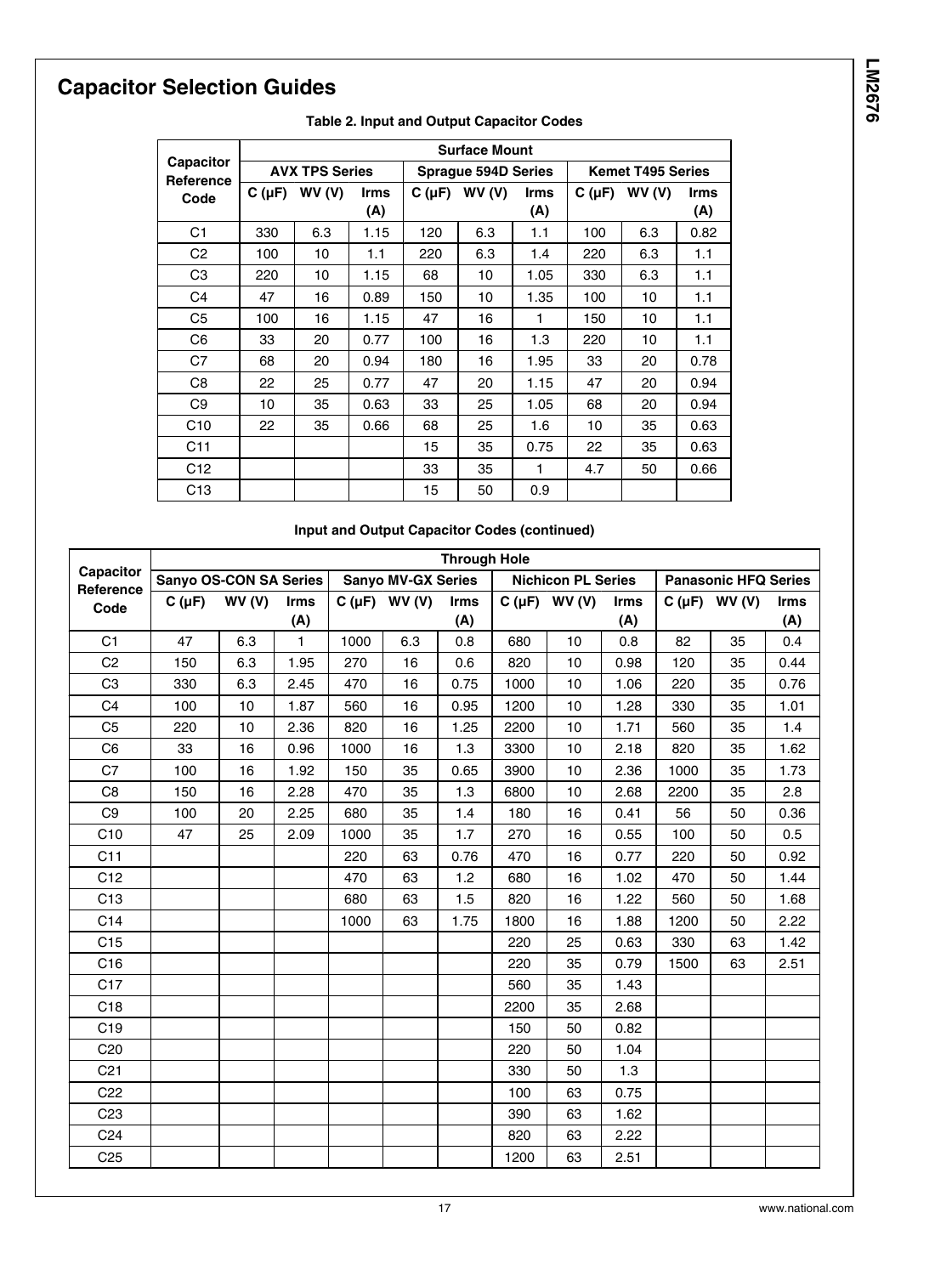**LM2676**

#### **Capacitor Manufacturer Contact Numbers**

| <b>Nichicon</b> | Phone      | (847) 843-7500 |
|-----------------|------------|----------------|
|                 | <b>FAX</b> | (847) 843-2798 |
|                 |            |                |
| Panasonic       | Phone      | (714) 373-7857 |
|                 | <b>FAX</b> | (714) 373-7102 |
| <b>AVX</b>      | Phone      | (845) 448-9411 |
|                 | <b>FAX</b> | (845) 448-1943 |
| Sprague/Vishay  | Phone      | (207) 324-4140 |
|                 | <b>FAX</b> | (207) 324-7223 |
| Sanyo           | Phone      | (619) 661-6322 |
|                 | <b>FAX</b> | (619) 661-1055 |
| Kemet           | Phone      | (864) 963-6300 |
|                 | <b>FAX</b> | (864) 963-6521 |

#### **Table 3. Output Capacitors for Fixed Output Voltage Application**

|                       |                    |                |                       |                | <b>Surface Mount</b>       |     |                          |
|-----------------------|--------------------|----------------|-----------------------|----------------|----------------------------|-----|--------------------------|
| Output<br>Voltage (V) | Inductance<br>(HH) |                | <b>AVX TPS Series</b> |                | <b>Sprague 594D Series</b> |     | <b>Kemet T495 Series</b> |
|                       |                    | No.            | C Code                | No.            | C Code                     | No. | C Code                   |
|                       | 10                 | 4              | C <sub>2</sub>        | 3              | C <sub>1</sub>             | 4   | C4                       |
| 3.3                   | 15                 | 4              | C <sub>2</sub>        | 3              | C <sub>1</sub>             | 4   | C <sub>4</sub>           |
|                       | 22                 | 3              | C <sub>2</sub>        | $\overline{2}$ | C7                         | 3   | C <sub>4</sub>           |
|                       | 33                 | $\overline{2}$ | C <sub>2</sub>        | $\overline{2}$ | C <sub>6</sub>             | 2   | C <sub>4</sub>           |
|                       | 10                 | 4              | C <sub>2</sub>        | 4              | C <sub>6</sub>             | 4   | C <sub>4</sub>           |
|                       | 15                 | 3              | C2                    | $\overline{2}$ | C7                         | 3   | C4                       |
| 5                     | 22                 | 3              | C <sub>2</sub>        | $\overline{2}$ | C7                         | 3   | C <sub>4</sub>           |
|                       | 33                 | $\overline{2}$ | C <sub>2</sub>        | $\overline{2}$ | C <sub>3</sub>             | 2   | C <sub>4</sub>           |
|                       | 47                 | $\overline{2}$ | C <sub>2</sub>        | 1              | C7                         | 2   | C <sub>4</sub>           |
|                       | 10                 | 4              | C <sub>5</sub>        | 3              | C <sub>6</sub>             | 5   | C9                       |
|                       | 15                 | 3              | C <sub>5</sub>        | $\overline{2}$ | C7                         | 4   | C8                       |
|                       | 22                 | $\overline{c}$ | C <sub>5</sub>        | $\overline{2}$ | C <sub>6</sub>             | 3   | C8                       |
| 12                    | 33                 | $\overline{c}$ | C5                    | 1              | C7                         | 2   | C8                       |
|                       | 47                 | $\overline{2}$ | C <sub>4</sub>        | 1              | C <sub>6</sub>             | 2   | C <sub>8</sub>           |
|                       | 68                 | 1              | C <sub>5</sub>        | 1              | C <sub>5</sub>             | 2   | C7                       |
|                       | 100                | 1              | C <sub>4</sub>        | 1              | C <sub>5</sub>             | 1   | C8                       |

|                       |                         | <b>Through Hole</b>              |                |     |                           |     |                           |                                       |                |  |  |
|-----------------------|-------------------------|----------------------------------|----------------|-----|---------------------------|-----|---------------------------|---------------------------------------|----------------|--|--|
| Output<br>Voltage (V) | Inductance<br>$(\mu H)$ | Sanyo OS-CON SA<br><b>Series</b> |                |     | <b>Sanyo MV-GX Series</b> |     | <b>Nichicon PL Series</b> | <b>Panasonic HFQ</b><br><b>Series</b> |                |  |  |
|                       |                         | No.                              | C Code         | No. | C Code                    | No. | C Code                    | No.                                   | C Code         |  |  |
|                       | 10 <sup>10</sup>        |                                  | C <sub>3</sub> |     | C10                       |     | C <sub>6</sub>            | $\overline{c}$                        | C <sub>6</sub> |  |  |
| 3.3                   | 15                      |                                  | C <sub>3</sub> |     | C10                       |     | C <sub>6</sub>            | $\mathbf{2}$                          | C <sub>5</sub> |  |  |
|                       | 22                      |                                  | C <sub>5</sub> |     | C10                       |     | C <sub>5</sub>            |                                       | C7             |  |  |
|                       | 33                      |                                  | C <sub>2</sub> |     | C10                       |     | C <sub>13</sub>           |                                       | C <sub>5</sub> |  |  |
|                       | 10                      | 2                                | C <sub>4</sub> |     | C10                       |     | C <sub>6</sub>            | $\overline{c}$                        | C <sub>5</sub> |  |  |
|                       | 15                      |                                  | C <sub>5</sub> |     | C10                       |     | C <sub>5</sub>            |                                       | C <sub>6</sub> |  |  |
| 5                     | 22                      |                                  | C <sub>5</sub> |     | C <sub>5</sub>            |     | C <sub>5</sub>            |                                       | C <sub>5</sub> |  |  |
|                       | 33                      |                                  | C4             |     | C <sub>5</sub>            |     | C <sub>13</sub>           |                                       | C <sub>5</sub> |  |  |
|                       | 47                      |                                  | C4             |     | C <sub>4</sub>            |     | C <sub>13</sub>           | $\overline{c}$                        | C <sub>3</sub> |  |  |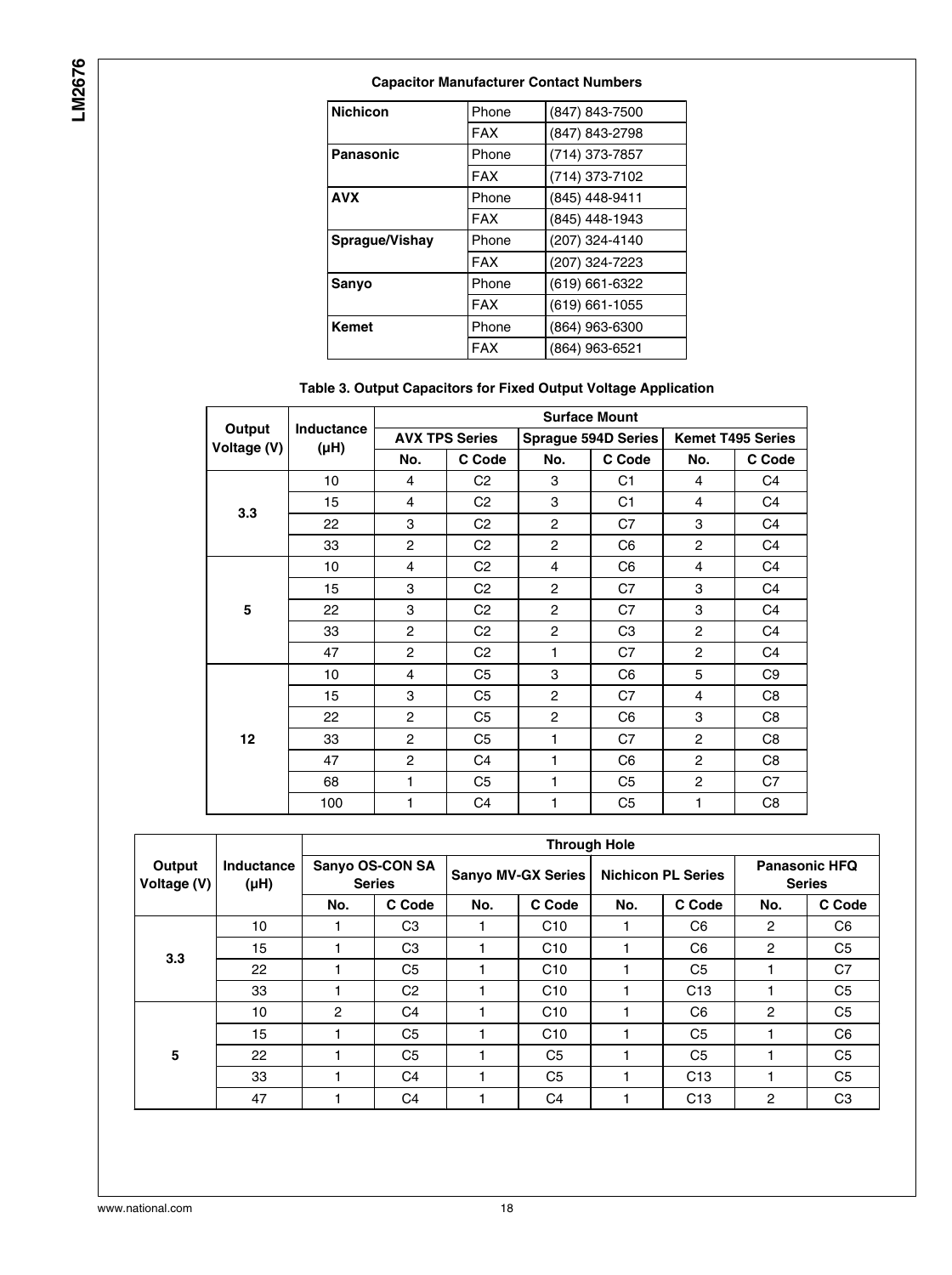|                       |                           |                                  | <b>Through Hole</b> |                           |                |                           |                 |                                       |                |  |  |  |
|-----------------------|---------------------------|----------------------------------|---------------------|---------------------------|----------------|---------------------------|-----------------|---------------------------------------|----------------|--|--|--|
| Output<br>Voltage (V) | <b>Inductance</b><br>(µH) | Sanyo OS-CON SA<br><b>Series</b> |                     | <b>Sanyo MV-GX Series</b> |                | <b>Nichicon PL Series</b> |                 | <b>Panasonic HFQ</b><br><b>Series</b> |                |  |  |  |
|                       |                           | No.                              | C Code              | No.                       | C Code         | No.                       | C Code          | No.                                   | C Code         |  |  |  |
|                       | 10                        | 2                                | C7                  |                           | C <sub>5</sub> |                           | C <sub>18</sub> | $\overline{2}$                        | C <sub>5</sub> |  |  |  |
|                       | 15                        |                                  | C <sub>8</sub>      |                           | C <sub>5</sub> |                           | C <sub>17</sub> |                                       | C <sub>5</sub> |  |  |  |
|                       | 22                        |                                  | C7                  |                           | C <sub>5</sub> |                           | C <sub>13</sub> |                                       | C <sub>5</sub> |  |  |  |
| 12                    | 33                        |                                  | C <sub>7</sub>      |                           | C <sub>3</sub> |                           | C <sub>11</sub> |                                       | C <sub>4</sub> |  |  |  |
|                       | 47                        |                                  | C7                  |                           | C <sub>3</sub> |                           | C10             |                                       | C <sub>3</sub> |  |  |  |
|                       | 68                        |                                  | C7                  |                           | C <sub>2</sub> |                           | C10             |                                       | C <sub>3</sub> |  |  |  |
|                       | 100                       |                                  | C7                  |                           | C <sub>2</sub> |                           | C <sub>9</sub>  |                                       | C <sub>1</sub> |  |  |  |

No. represents the number of identical capacitor types to be connected in parallel

C Code indicates the Capacitor Reference number in Table 2 for identifying the specific component from the manufacturer.

#### **Table 4. Input Capacitors for Fixed Output Voltage Application**

(Assumes worst case maximum input voltage and load current for a given inductance value)

|                       |                                |                |                       |                | <b>Surface Mount</b> |                |                          |
|-----------------------|--------------------------------|----------------|-----------------------|----------------|----------------------|----------------|--------------------------|
| Output<br>Voltage (V) | <b>Inductance</b><br>$(\mu H)$ |                | <b>AVX TPS Series</b> |                | Sprague 594D Series  |                | <b>Kemet T495 Series</b> |
|                       |                                | No.            | C Code                | No.            | C Code               | No.            | C Code                   |
|                       | 10                             | $\overline{c}$ | C <sub>5</sub>        | 1              | C7                   | $\overline{2}$ | C8                       |
| 3.3                   | 15                             | 3              | C <sub>9</sub>        | 1              | C10                  | 3              | C10                      |
|                       | 22                             | $\star$        | $\star$               | 2              | C <sub>13</sub>      | 3              | C <sub>12</sub>          |
|                       | 33                             | $\star$        | $\star$               | $\overline{2}$ | C <sub>13</sub>      | $\overline{2}$ | C12                      |
|                       | 10                             | $\overline{c}$ | C <sub>5</sub>        | 1              | C7                   | 2              | C8                       |
|                       | 15                             | $\overline{2}$ | C <sub>5</sub>        | 1              | C7                   | $\overline{2}$ | C8                       |
| 5                     | 22                             | 3              | C10                   | $\overline{2}$ | C <sub>12</sub>      | 3              | C11                      |
|                       | 33                             | $\star$        | $\star$               | $\overline{2}$ | C13                  | 3              | C12                      |
|                       | 47                             | $\star$        | $\star$               | 1              | C13                  | $\overline{2}$ | C12                      |
|                       | 10                             | 2              | C7                    | $\overline{2}$ | C10                  | $\overline{2}$ | C7                       |
|                       | 15                             | $\overline{2}$ | C7                    | $\overline{2}$ | C10                  | $\overline{2}$ | C7                       |
|                       | 22                             | 3              | C10                   | $\overline{2}$ | C <sub>12</sub>      | 3              | C10                      |
| 12                    | 33                             | 3              | C10                   | 2              | C12                  | 3              | C10                      |
|                       | 47                             | $\star$        | $\star$               | $\overline{2}$ | C13                  | 3              | C12                      |
|                       | 68                             | $\star$        | $\star$               | $\overline{2}$ | C13                  | 2              | C <sub>12</sub>          |
|                       | 100                            | $\star$        | $\star$               | 1              | C13                  | 2              | C <sub>12</sub>          |

|                       |                         |                                  | <b>Through Hole</b> |                    |                 |                           |                 |                                       |                 |  |  |  |  |
|-----------------------|-------------------------|----------------------------------|---------------------|--------------------|-----------------|---------------------------|-----------------|---------------------------------------|-----------------|--|--|--|--|
| Output<br>Voltage (V) | Inductance<br>$(\mu H)$ | Sanyo OS-CON SA<br><b>Series</b> |                     | Sanyo MV-GX Series |                 | <b>Nichicon PL Series</b> |                 | <b>Panasonic HFQ</b><br><b>Series</b> |                 |  |  |  |  |
|                       |                         | No.                              | C Code              | No.                | C Code          | No.                       | C Code          | No.                                   | C Code          |  |  |  |  |
|                       | 10                      |                                  | C7                  | $\overline{c}$     | C4              |                           | C <sub>5</sub>  |                                       | C <sub>6</sub>  |  |  |  |  |
| 3.3                   | 15                      |                                  | C10                 |                    | C10             |                           | C <sub>18</sub> |                                       | C <sub>6</sub>  |  |  |  |  |
|                       | 22                      | $\star$                          | $\star$             |                    | C <sub>14</sub> |                           | C <sub>24</sub> |                                       | C13             |  |  |  |  |
|                       | 33                      | $\star$                          | $\star$             |                    | C12             |                           | C <sub>20</sub> |                                       | C12             |  |  |  |  |
|                       | 10                      |                                  | C7                  | $\overline{c}$     | C <sub>4</sub>  |                           | C <sub>14</sub> |                                       | C <sub>6</sub>  |  |  |  |  |
|                       | 15                      |                                  | C <sub>7</sub>      | $\overline{c}$     | C <sub>4</sub>  |                           | C <sub>14</sub> |                                       | C <sub>6</sub>  |  |  |  |  |
| 5                     | 22                      | $\star$                          | $\star$             |                    | C10             |                           | C <sub>18</sub> |                                       | C13             |  |  |  |  |
|                       | 33                      | $\star$                          | $\star$             |                    | C <sub>14</sub> |                           | C <sub>23</sub> |                                       | C <sub>13</sub> |  |  |  |  |
|                       | 47                      | $\star$                          | $\star$             |                    | C12             |                           | C <sub>20</sub> |                                       | C12             |  |  |  |  |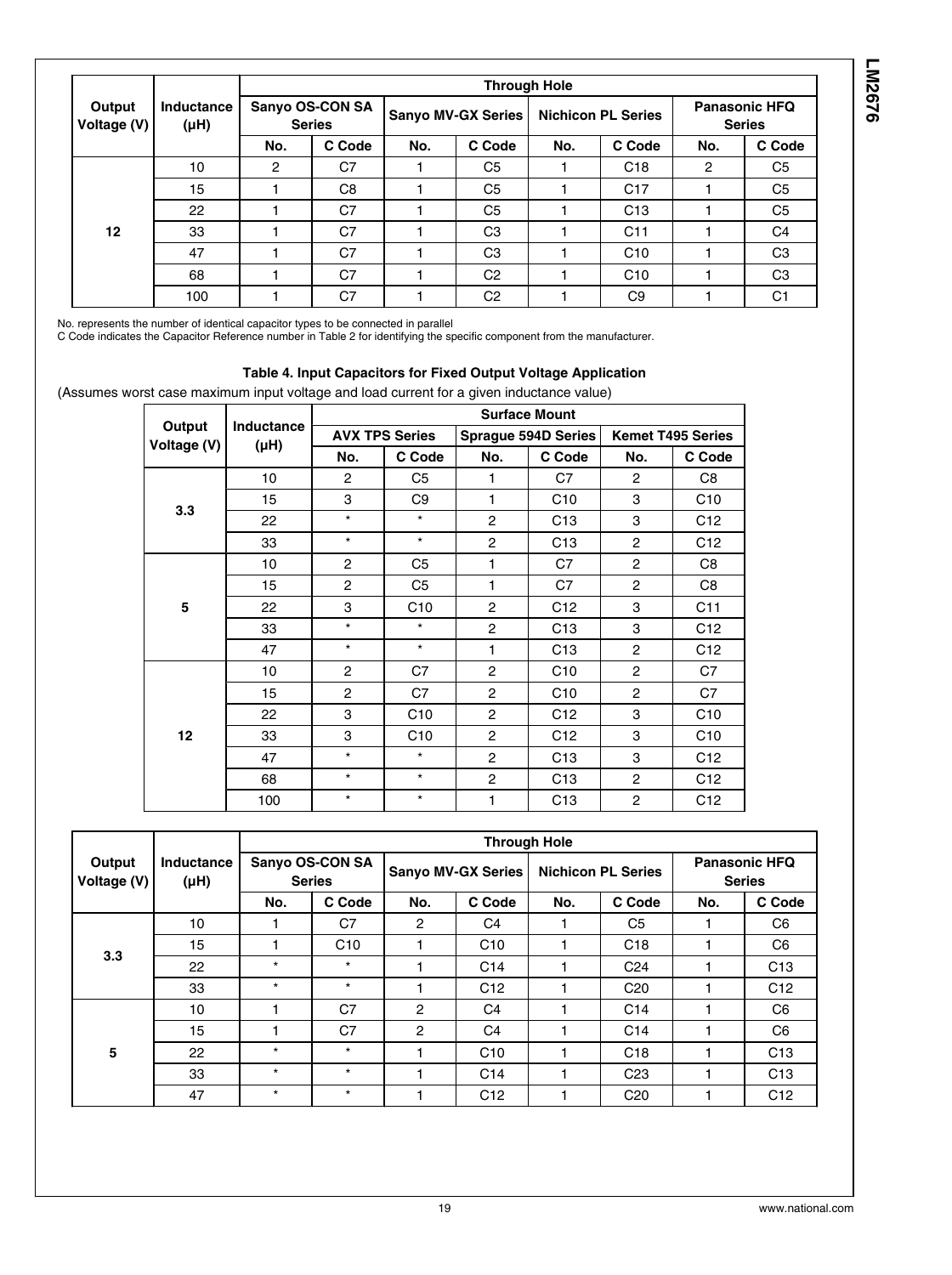| ľ<br>٠ |
|--------|
|        |
| ř.     |
|        |
|        |
|        |
|        |

|                       | Inductance<br>$(\mu H)$ | <b>Through Hole</b>              |                |                    |                 |                           |                 |                                       |                 |  |  |
|-----------------------|-------------------------|----------------------------------|----------------|--------------------|-----------------|---------------------------|-----------------|---------------------------------------|-----------------|--|--|
| Output<br>Voltage (V) |                         | Sanyo OS-CON SA<br><b>Series</b> |                | Sanyo MV-GX Series |                 | <b>Nichicon PL Series</b> |                 | <b>Panasonic HFQ</b><br><b>Series</b> |                 |  |  |
|                       |                         | No.                              | C Code         | No.                | C Code          | No.                       | C Code          | No.                                   | C Code          |  |  |
|                       | 10                      |                                  | C <sub>9</sub> |                    | C10             |                           | C <sub>18</sub> |                                       | C <sub>6</sub>  |  |  |
|                       | 15                      |                                  | C10            |                    | C10             |                           | C18             |                                       | C <sub>6</sub>  |  |  |
|                       | 22                      |                                  | C10            |                    | C10             |                           | C <sub>18</sub> |                                       | C <sub>6</sub>  |  |  |
| 12                    | 33                      | $\star$                          | $\star$        |                    | C10             |                           | C <sub>18</sub> |                                       | C <sub>6</sub>  |  |  |
|                       | 47                      | $\star$                          | $\star$        |                    | C <sub>13</sub> |                           | C <sub>23</sub> |                                       | C <sub>13</sub> |  |  |
|                       | 68                      | $\star$                          | $\star$        |                    | C12             |                           | C <sub>21</sub> |                                       | C12             |  |  |
|                       | 100                     | $\star$                          | $\star$        |                    | C <sub>11</sub> |                           | C <sub>22</sub> |                                       | C <sub>11</sub> |  |  |

\* Check voltage rating of capacitors to be greater than application input voltage.

No. represents the number of identical capacitor types to be connected in parallel

C Code indicates the Capacitor Reference number in Table 2 for identifying the specific component from the manufacturer.

|                |             | uwiw wi wwitwitty .  |               |                     |
|----------------|-------------|----------------------|---------------|---------------------|
| <b>Reverse</b> |             | <b>Surface Mount</b> |               | <b>Through Hole</b> |
| Voltage<br>(V) | 3А          | <b>5A or More</b>    | 3А            | <b>5A or More</b>   |
| <b>20V</b>     | <b>SK32</b> |                      | 1N5820        |                     |
|                |             |                      | SR302         |                     |
| 30V            | <b>SK33</b> | MBRD835L             | 1N5821        |                     |
|                | 30WQ03F     |                      | 31DQ03        |                     |
| 40V            | SK34        | MBRB1545CT           | 1N5822        |                     |
|                | 30BQ040     | 6TQ045S              | <b>MBR340</b> | <b>MBR745</b>       |
|                | 30WQ04F     |                      | 31DQ04        | 80SQ045             |
|                | MBRS340     |                      | SR403         | 6TQ045              |
|                | MBRD340     |                      |               |                     |
| 50V or         | <b>SK35</b> |                      | <b>MBR350</b> |                     |
| More           | 30WQ05F     |                      | 31DQ05        |                     |
|                |             |                      | SR305         |                     |

#### **Table 5. Schottky Diode Selection Table**

#### **Diode Manufacturer Contact Numbers**

| <b>International Rectifier</b> | Phone      | (310) 322-3331 |
|--------------------------------|------------|----------------|
|                                | <b>FAX</b> | (310) 322-3332 |
| <b>Motorola</b>                | Phone      | (800) 521-6274 |
|                                | <b>FAX</b> | (602) 244-6609 |
| General                        | Phone      | (516) 847-3000 |
| <b>Semiconductor</b>           |            |                |
|                                | <b>FAX</b> | (516) 847-3236 |
| Diodes, Inc.                   | Phone      | (805) 446-4800 |
|                                | <b>FAX</b> | (805) 446-4850 |

#### **Table 6. Output Capacitors for Adjustable Output Voltage Applications**

|                              |                                | <b>Surface Mount</b>  |        |     |                     |                          |                |  |  |  |
|------------------------------|--------------------------------|-----------------------|--------|-----|---------------------|--------------------------|----------------|--|--|--|
| <b>Output Voltage</b><br>(V) | <b>Inductance</b><br>$(\mu H)$ | <b>AVX TPS Series</b> |        |     | Sprague 594D Series | <b>Kemet T495 Series</b> |                |  |  |  |
|                              |                                | No.                   | C Code | No. | C Code              | No.                      | C Code         |  |  |  |
|                              | $33*$                          |                       | C1     | 6   | C2                  |                          | C <sub>3</sub> |  |  |  |
| 1.21 to 2.50                 | $47*$                          | 5                     | C1     |     | C2                  | 5                        | C <sub>3</sub> |  |  |  |
|                              | $33*$                          |                       | C1     | ິ   | C2                  |                          | C <sub>3</sub> |  |  |  |
| 2.5 to 3.75                  | $47*$                          | 3                     | C1     | റ   | C2                  | 3                        | C <sub>3</sub> |  |  |  |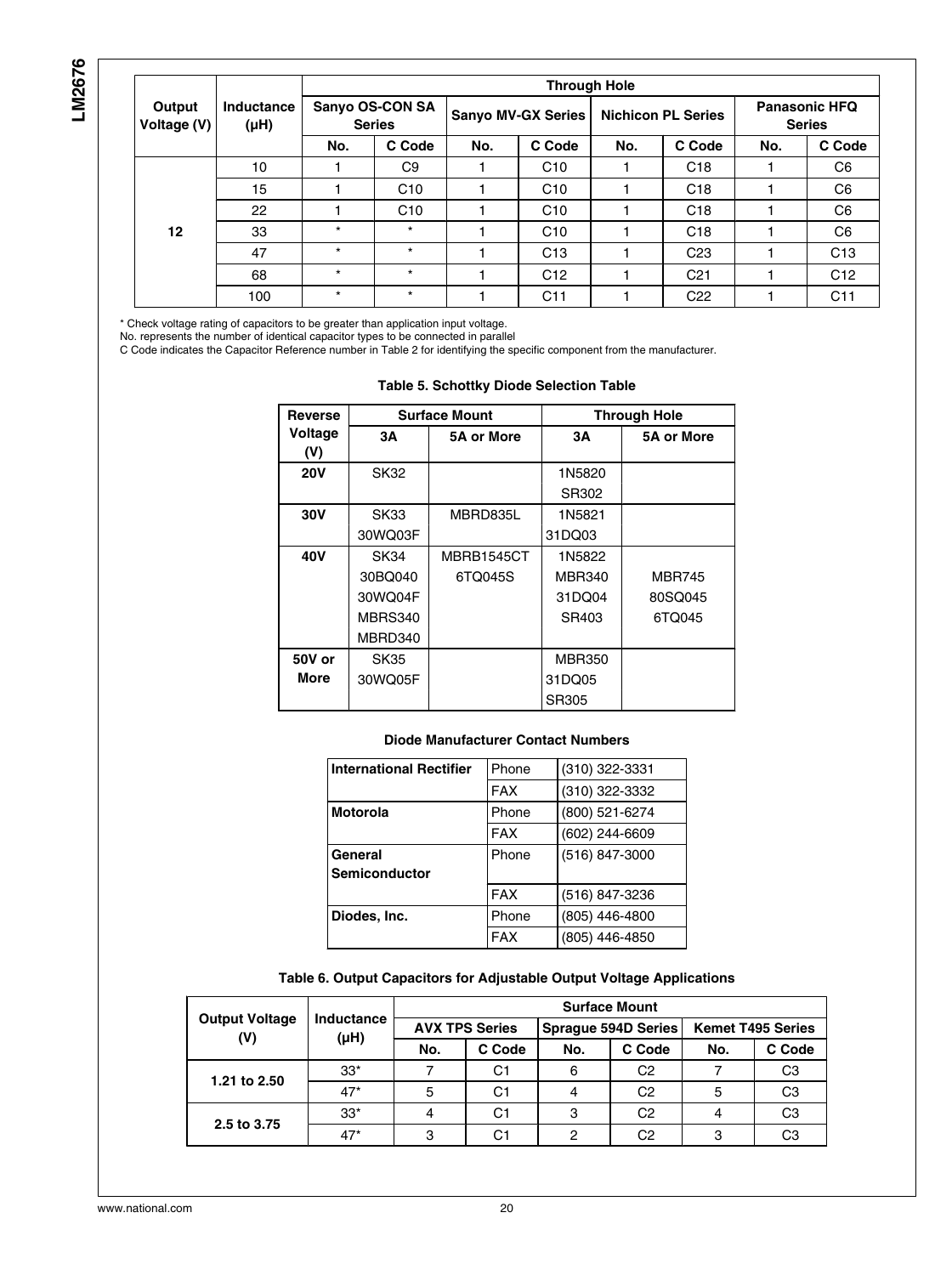|                                     |                         |                           |                       |                         | <b>Surface Mount</b> |                          |                 |  |  |
|-------------------------------------|-------------------------|---------------------------|-----------------------|-------------------------|----------------------|--------------------------|-----------------|--|--|
| <b>Output Voltage</b><br>(V)        | Inductance<br>$(\mu H)$ |                           | <b>AVX TPS Series</b> |                         | Sprague 594D Series  | <b>Kemet T495 Series</b> |                 |  |  |
|                                     |                         | No.                       | C Code                | No.                     | C Code               | No.                      | C Code          |  |  |
|                                     | 22                      | 4                         | C <sub>1</sub>        | 3                       | C <sub>2</sub>       | 4                        | C <sub>3</sub>  |  |  |
| 3.75 to 5                           | 33                      | 3                         | C <sub>1</sub>        | $\overline{2}$          | C <sub>2</sub>       | 3                        | C <sub>3</sub>  |  |  |
|                                     | 47                      | $\overline{2}$            | C <sub>1</sub>        | $\overline{2}$          | C <sub>2</sub>       | $\overline{2}$           | C <sub>3</sub>  |  |  |
|                                     | 22                      | 3                         | C <sub>2</sub>        | 3                       | C <sub>3</sub>       | 3                        | C <sub>4</sub>  |  |  |
|                                     | 33                      | $\overline{2}$            | C <sub>2</sub>        | $\overline{2}$          | C <sub>3</sub>       | $\overline{2}$           | C4              |  |  |
| 5 to 6.25                           | 47                      | 2                         | C <sub>2</sub>        | $\overline{2}$          | C <sub>3</sub>       | $\overline{2}$           | C <sub>4</sub>  |  |  |
|                                     | 68                      | $\mathbf{1}$              | C <sub>2</sub>        | 1                       | C <sub>3</sub>       | 1                        | C4              |  |  |
|                                     | 22                      | $\ensuremath{\mathsf{3}}$ | C <sub>2</sub>        | $\mathbf{1}$            | C <sub>4</sub>       | 3                        | C <sub>4</sub>  |  |  |
|                                     | 33                      | $\boldsymbol{2}$          | C <sub>2</sub>        | $\mathbf{1}$            | C <sub>3</sub>       | $\mathbf 2$              | C <sub>4</sub>  |  |  |
| 6.25 to 7.5                         | 47                      | $\mathbf{1}$              | C <sub>3</sub>        | 1                       | C <sub>4</sub>       | 1                        | C <sub>6</sub>  |  |  |
|                                     | 68                      | $\mathbf{1}$              | C <sub>2</sub>        | 1                       | C <sub>3</sub>       | $\mathbf{1}$             | C <sub>4</sub>  |  |  |
|                                     | 33                      | $\overline{c}$            | C <sub>5</sub>        | 1                       | C <sub>6</sub>       | $\overline{2}$           | C <sub>8</sub>  |  |  |
|                                     | 47                      | $\mathbf{1}$              | C <sub>5</sub>        | 1                       | C <sub>6</sub>       | $\overline{2}$           | C <sub>8</sub>  |  |  |
|                                     | 68                      | $\mathbf{1}$              | C <sub>5</sub>        | $\mathbf{1}$            | C <sub>6</sub>       | 1                        | C8              |  |  |
|                                     | 100                     | $\mathbf{1}$              | C <sub>4</sub>        | 1                       | C <sub>5</sub>       | 1                        | C8              |  |  |
|                                     | 33                      | $\mathbf{1}$              | C <sub>5</sub>        | $\mathbf{1}$            | C <sub>6</sub>       | $\overline{2}$           | C8              |  |  |
|                                     | 47                      | $\mathbf{1}$              | C <sub>5</sub>        | 1                       | C6                   | $\overline{c}$           | C <sub>8</sub>  |  |  |
|                                     | 68                      | 1                         | C <sub>5</sub>        | 1                       | C6                   | 1                        | C8              |  |  |
| 10 to 12.5                          | 100                     | $\mathbf{1}$              | C <sub>5</sub>        | 1                       | C <sub>6</sub>       | 1                        | C <sub>8</sub>  |  |  |
|                                     | 33                      | $\mathbf{1}$              | C <sub>6</sub>        | $\mathbf{1}$            | C <sub>8</sub>       | 1                        | C8              |  |  |
|                                     | 47                      | 1                         | C <sub>6</sub>        | 1                       | C <sub>8</sub>       | $\mathbf{1}$             | C <sub>8</sub>  |  |  |
|                                     | 68                      | $\mathbf{1}$              | C <sub>6</sub>        | 1                       | C <sub>8</sub>       | 1                        | C <sub>8</sub>  |  |  |
| 7.5 to 10<br>12.5 to 15<br>15 to 20 | 100                     | 1                         | C6                    | 1                       | C <sub>8</sub>       | 1                        | C <sub>8</sub>  |  |  |
|                                     | 33                      | $\mathbf{1}$              | C <sub>8</sub>        | 1                       | C10                  | 2                        | C10             |  |  |
|                                     | 47                      | $\mathbf{1}$              | C <sub>8</sub>        | $\mathbf{1}$            | C <sub>9</sub>       | $\overline{c}$           | C10             |  |  |
|                                     | 68                      | 1                         | C <sub>8</sub>        | 1                       | C <sub>9</sub>       | $\overline{2}$           | C10             |  |  |
|                                     | 100                     | 1                         | C <sub>8</sub>        | 1                       | C <sub>9</sub>       | 1                        | C <sub>10</sub> |  |  |
|                                     | 33                      | 2                         | C <sub>9</sub>        | $\mathbf{2}$            | C11                  | $\overline{c}$           | C <sub>11</sub> |  |  |
|                                     | 47                      | $\mathbf{1}$              | C10                   | 1                       | C <sub>12</sub>      | 1                        | C <sub>11</sub> |  |  |
| 20 to 30                            | 68                      | $\mathbf{1}$              | C <sub>9</sub>        | $\mathbf{1}$            | C12                  | $\mathbf{1}$             | C <sub>11</sub> |  |  |
|                                     | 100                     | $\mathbf{1}$              | C9                    | $\mathbf{1}$            | C12                  | 1                        | C11             |  |  |
|                                     | 10                      |                           |                       | 4                       | C <sub>13</sub>      | 8                        | C <sub>12</sub> |  |  |
|                                     | 15                      |                           |                       | 3                       | C <sub>13</sub>      | 5                        | C <sub>12</sub> |  |  |
|                                     | 22                      |                           | No Values Available   | $\overline{\mathbf{c}}$ | C <sub>13</sub>      | 4                        | C12             |  |  |
| 30 to 37                            | 33                      |                           |                       | 1                       | C <sub>13</sub>      | 3                        | C12             |  |  |
|                                     | 47                      |                           |                       | $\mathbf{1}$            | C <sub>13</sub>      | 2                        | C12             |  |  |
|                                     | 68                      |                           |                       | $\mathbf{1}$            | C <sub>13</sub>      | $\overline{\mathbf{c}}$  | C12             |  |  |

#### **Output Capacitors for Adjustable Output Voltage Applications (continued)**

|                              |                           | <b>Through Hole</b>              |                |                           |                |                           |                |                                       |                |  |  |
|------------------------------|---------------------------|----------------------------------|----------------|---------------------------|----------------|---------------------------|----------------|---------------------------------------|----------------|--|--|
| <b>Output Voltage</b><br>(V) | <b>Inductance</b><br>(µH) | Sanyo OS-CON SA<br><b>Series</b> |                | <b>Sanyo MV-GX Series</b> |                | <b>Nichicon PL Series</b> |                | <b>Panasonic HFQ</b><br><b>Series</b> |                |  |  |
|                              |                           | No.                              | C Code         | No.                       | C Code         | No.                       | C Code         | No.                                   | C Code         |  |  |
| 1.21 to 2.50                 | $33*$                     | റ                                | C <sub>3</sub> | 5                         | C <sub>1</sub> | 5                         | C <sub>3</sub> | 3                                     |                |  |  |
|                              | $47*$                     | ົ                                | C <sub>2</sub> | 4                         | C <sub>1</sub> | 3                         | C <sub>3</sub> | 2                                     | C <sub>5</sub> |  |  |
| 2.5 to 3.75                  | $33*$                     |                                  | C <sub>3</sub> | 3                         | C <sub>1</sub> | 3                         | C1             | 2                                     | C <sub>5</sub> |  |  |
|                              | $47*$                     |                                  | C <sub>2</sub> | C                         | C1             | 2                         | C <sub>3</sub> |                                       | C <sub>5</sub> |  |  |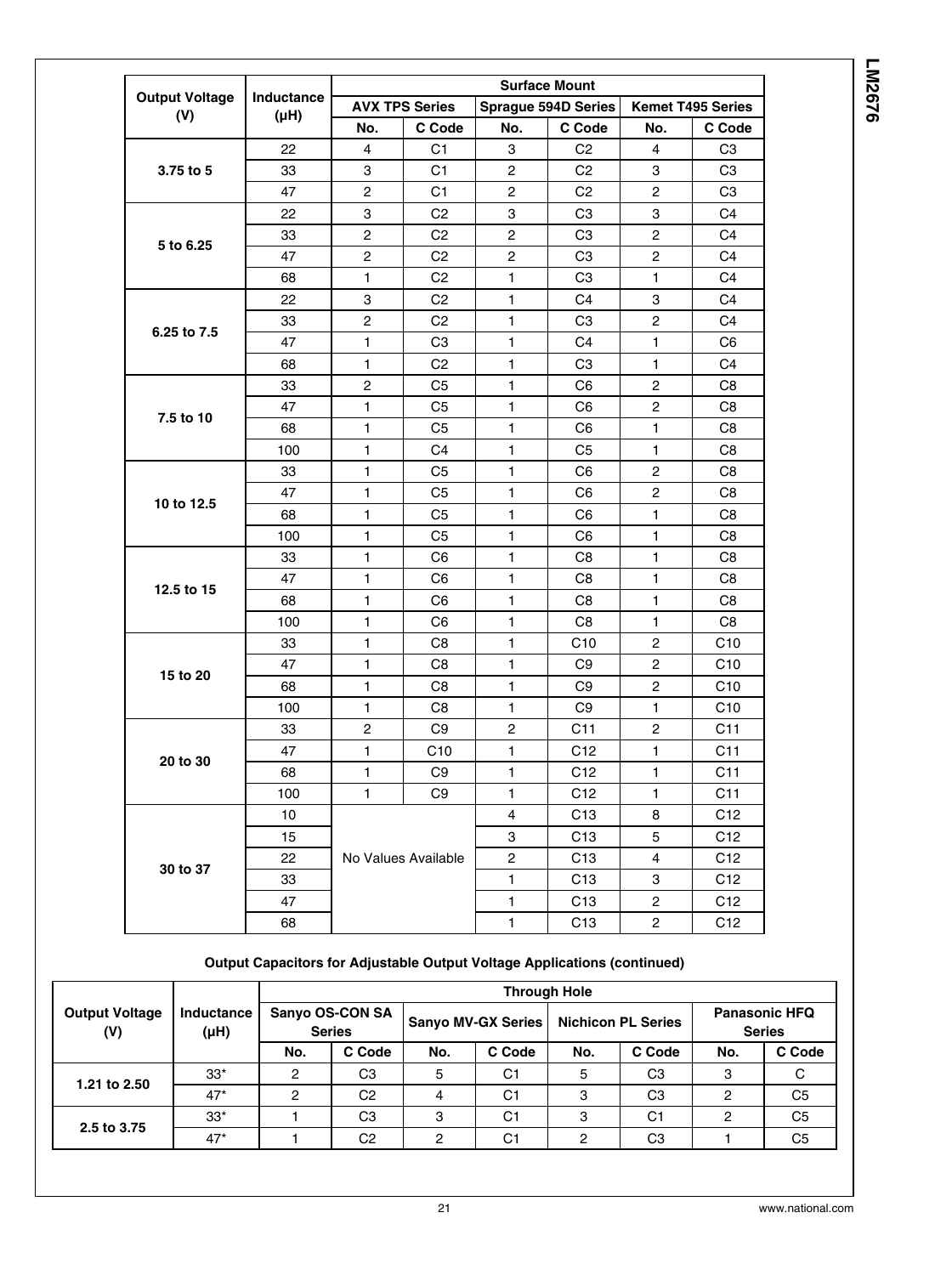# **LM2676**

| <b>Output Voltage</b><br>(V) | <b>Inductance</b><br>$(\mu H)$ | <b>Through Hole</b>              |                |                           |                |                           |                 |                                       |                 |  |
|------------------------------|--------------------------------|----------------------------------|----------------|---------------------------|----------------|---------------------------|-----------------|---------------------------------------|-----------------|--|
|                              |                                | Sanyo OS-CON SA<br><b>Series</b> |                | <b>Sanyo MV-GX Series</b> |                | <b>Nichicon PL Series</b> |                 | <b>Panasonic HFQ</b><br><b>Series</b> |                 |  |
|                              |                                | No.                              | C Code         | No.                       | C Code         | No.                       | C Code          | No.                                   | C Code          |  |
| 3.75 to 5                    | 22                             | 1                                | CЗ             | 3                         | C1             | 3                         | C <sub>1</sub>  | 2                                     | C <sub>5</sub>  |  |
|                              | 33                             | 1                                | C <sub>2</sub> | $\overline{2}$            | C <sub>1</sub> | 2                         | C <sub>1</sub>  | 1                                     | C <sub>5</sub>  |  |
|                              | 47                             | 1                                | C <sub>2</sub> | $\overline{c}$            | C <sub>1</sub> | 1                         | C <sub>3</sub>  | 1                                     | C <sub>5</sub>  |  |
| 5 to 6.25                    | 22                             | 1                                | C <sub>5</sub> | $\overline{c}$            | C <sub>6</sub> | 2                         | C <sub>3</sub>  | 2                                     | C <sub>5</sub>  |  |
|                              | 33                             | 1                                | C <sub>4</sub> | $\mathbf{1}$              | C <sub>6</sub> | $\overline{c}$            | C <sub>1</sub>  | 1                                     | C <sub>5</sub>  |  |
|                              | 47                             | 1                                | C4             | $\mathbf{1}$              | C <sub>6</sub> | 1                         | C <sub>3</sub>  | 1                                     | C <sub>5</sub>  |  |
|                              | 68                             | 1                                | C4             | 1                         | C <sub>6</sub> | 1                         | C1              | 1.                                    | C <sub>5</sub>  |  |
|                              | 22                             | 1                                | C <sub>5</sub> | 1                         | C <sub>6</sub> | 2                         | C <sub>1</sub>  | 1                                     | C <sub>5</sub>  |  |
|                              | 33                             | 1                                | C <sub>4</sub> | 1                         | C <sub>6</sub> | 1                         | C <sub>3</sub>  | 1                                     | C <sub>5</sub>  |  |
| 6.25 to 7.5                  | 47                             | 1                                | C <sub>4</sub> | $\mathbf{1}$              | C <sub>6</sub> | $\mathbf{1}$              | C <sub>1</sub>  | 1                                     | C <sub>5</sub>  |  |
|                              | 68                             | 1                                | C <sub>4</sub> | $\mathbf{1}$              | C <sub>2</sub> | 1                         | C <sub>1</sub>  | 1                                     | C <sub>5</sub>  |  |
| 7.5 to 10                    | 33                             | 1                                | C7             | $\mathbf{1}$              | C <sub>6</sub> | 1                         | C <sub>14</sub> | 1                                     | C <sub>5</sub>  |  |
|                              | 47                             | 1                                | C7             | 1                         | C <sub>6</sub> | 1                         | C <sub>14</sub> | 1                                     | C <sub>5</sub>  |  |
|                              | 68                             | 1                                | C7             | 1                         | C <sub>2</sub> | 1                         | C14             | 1                                     | C <sub>2</sub>  |  |
|                              | 100                            | 1                                | C7             | $\mathbf{1}$              | C <sub>2</sub> | $\mathbf{1}$              | C14             | $\mathbf{1}$                          | C <sub>2</sub>  |  |
| 10 to 12.5                   | 33                             | 1                                | C7             | 1                         | C <sub>6</sub> | 1                         | C14             | 1                                     | C <sub>5</sub>  |  |
|                              | 47                             | 1                                | C7             | 1                         | C <sub>2</sub> | 1                         | C14             | 1                                     | C <sub>5</sub>  |  |
|                              | 68                             | 1                                | C7             | 1                         | C <sub>2</sub> | 1                         | C <sub>9</sub>  | 1                                     | C <sub>2</sub>  |  |
|                              | 100                            | 1                                | C7             | $\mathbf{1}$              | C <sub>2</sub> | 1                         | C <sub>9</sub>  | 1                                     | C <sub>2</sub>  |  |
| 12.5 to 15                   | 33                             | 1                                | C <sub>9</sub> | $\mathbf{1}$              | C10            | 1                         | C15             | 1                                     | C <sub>2</sub>  |  |
|                              | 47                             | 1                                | C9             | 1                         | C10            | 1                         | C <sub>15</sub> | 1                                     | C <sub>2</sub>  |  |
|                              | 68                             | 1                                | C <sub>9</sub> | 1                         | C10            | 1                         | C <sub>15</sub> | 1                                     | C <sub>2</sub>  |  |
|                              | 100                            | 1                                | C9             | 1                         | C10            | 1                         | C15             | 1.                                    | C <sub>2</sub>  |  |
| 15 to 20                     | 33                             | 1                                | C10            | 1                         | C7             | 1                         | C15             | 1.                                    | C <sub>2</sub>  |  |
|                              | 47                             | 1                                | C10            | 1                         | C7             | 1                         | C15             | 1                                     | C <sub>2</sub>  |  |
|                              | 68                             | 1                                | C10            | 1                         | C7             | 1                         | C15             | 1                                     | C <sub>2</sub>  |  |
|                              | 100                            | 1                                | C10            | 1                         | C7             | $\mathbf{1}$              | C15             | 1                                     | C <sub>2</sub>  |  |
| 20 to 30                     | 33                             | No Values<br>Available           |                | $\mathbf{1}$              | C7             | 1                         | C <sub>16</sub> | 1                                     | C <sub>2</sub>  |  |
|                              | 47                             |                                  |                | 1                         | C7             | 1                         | C <sub>16</sub> | 1                                     | C <sub>2</sub>  |  |
|                              | 68                             |                                  |                | 1                         | C7             | $\mathbf{1}$              | C16             | 1                                     | C <sub>2</sub>  |  |
|                              | 100                            |                                  |                | $\mathbf{1}$              | C7             | 1                         | C <sub>16</sub> | 1                                     | C <sub>2</sub>  |  |
| 30 to 37                     | $10$                           | No Values<br>Available           |                | 1                         | C12            | 1                         | C <sub>20</sub> | 1                                     | C10             |  |
|                              | 15                             |                                  |                | 1                         | C11            | 1                         | C <sub>20</sub> | 1                                     | C11             |  |
|                              | 22                             |                                  |                | 1                         | C11            | 1                         | C <sub>20</sub> | $\mathbf{1}$                          | C10             |  |
|                              | 33                             |                                  |                | 1                         | C11            | $\mathbf{1}$              | C <sub>20</sub> | 1                                     | C10             |  |
|                              | 47                             |                                  |                | 1                         | C11            | $\mathbf{1}$              | C <sub>20</sub> | $\mathbf{1}$                          | C <sub>10</sub> |  |
|                              | 68                             |                                  |                | 1                         | C11            | 1                         | C <sub>20</sub> | $\mathbf{1}$                          | C <sub>10</sub> |  |

\* Set to a higher value for a practical design solution. See Applications Hints section

No. represents the number of identical capacitor types to be connected in parallel

C Code indicates the Capacitor Reference number in Table 2 for identifying the specific component from the manufacturer.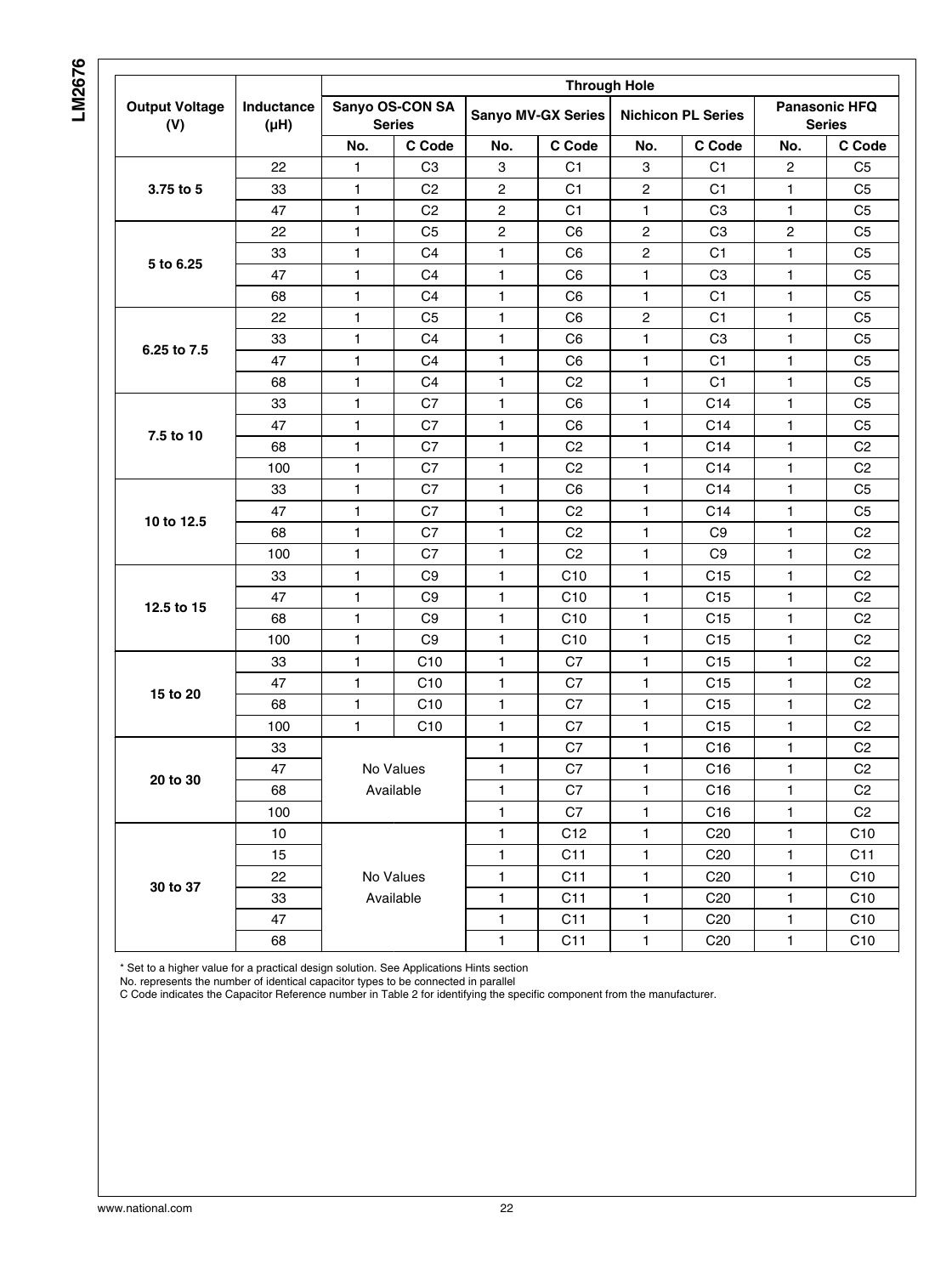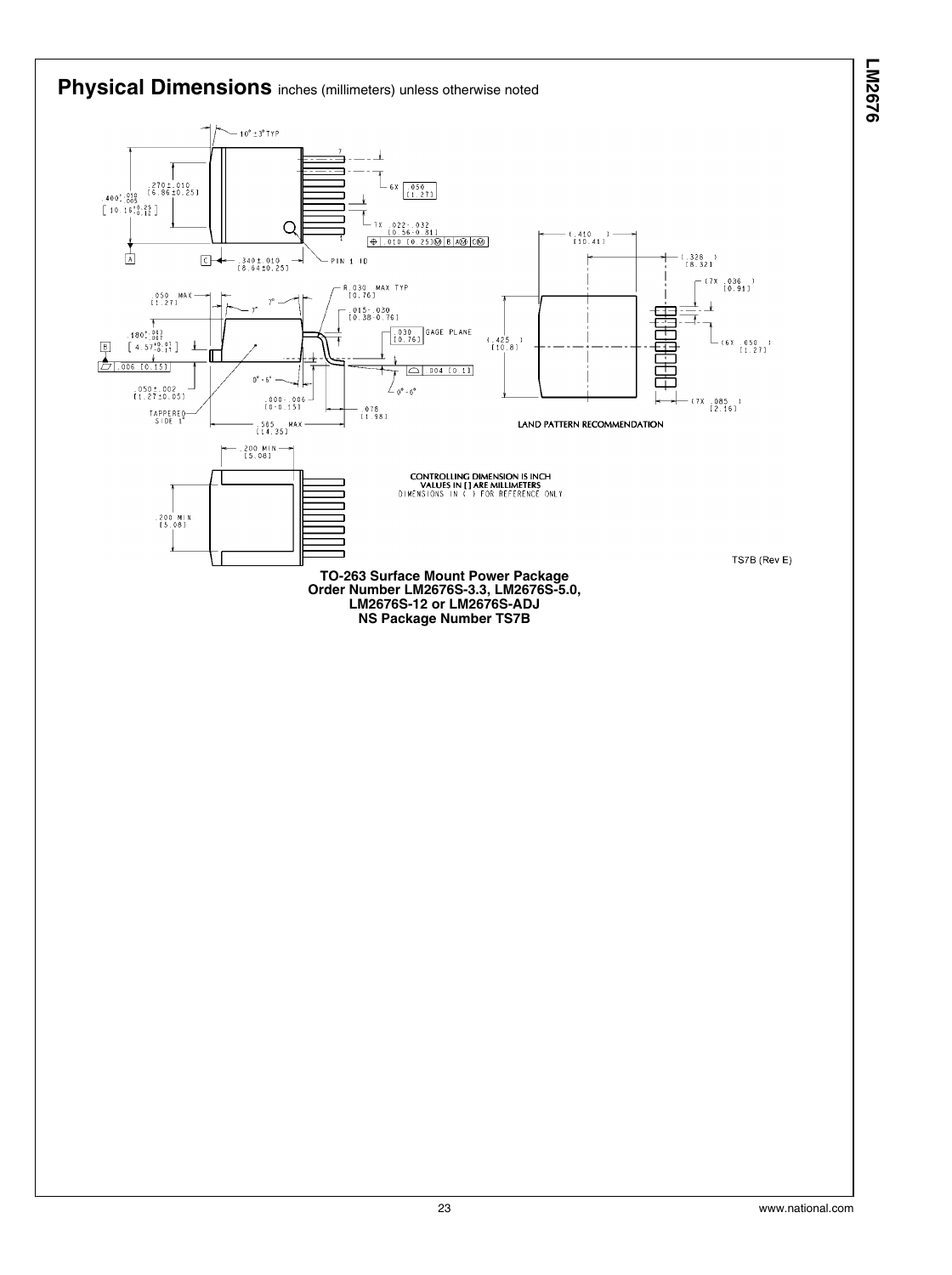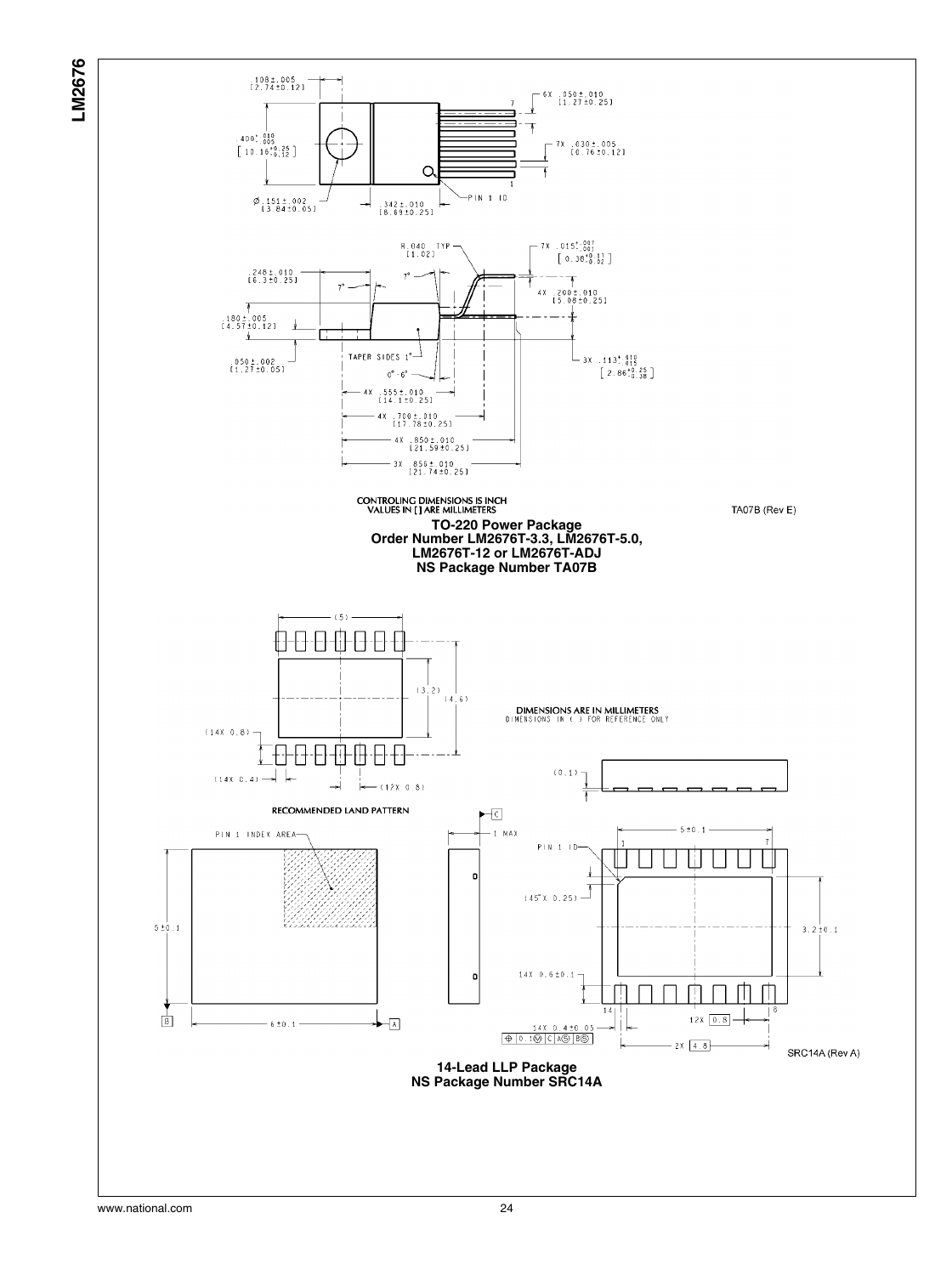# **Notes**